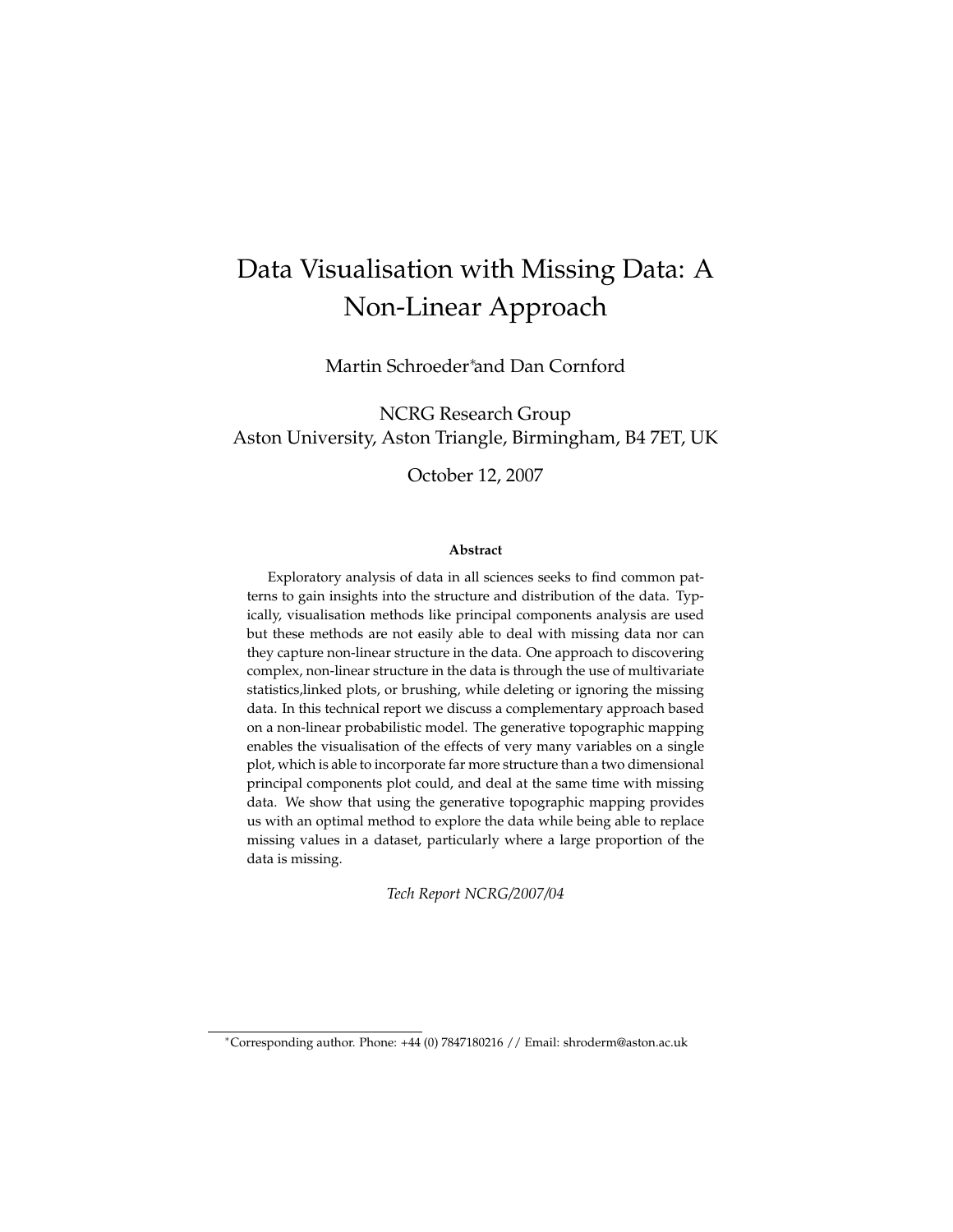## **Contents**

| 1            | Introduction                               |                                                                  | 3              |
|--------------|--------------------------------------------|------------------------------------------------------------------|----------------|
| $\mathbf{2}$ |                                            | Data Visualisation                                               | 4              |
|              | 2.1                                        |                                                                  | $\overline{4}$ |
|              | 2.2                                        | Generative Topographic Mapping                                   | 6              |
|              |                                            | Data Visualisation using GTM<br>2.2.1                            | 9              |
|              | 2.3                                        | Comparing PCA and GTM on 2D Toy Data                             | 10             |
| 3            |                                            | <b>Missing Data</b>                                              | 11             |
|              | 3.1                                        |                                                                  | 13             |
|              | 3.2                                        |                                                                  | 13             |
|              | 3.3                                        | Sequential Multiple Regression Imputation                        | 14             |
|              | 3.4                                        | Multiple Regression Imputation with Mean initialisation and Cor- |                |
|              |                                            |                                                                  | 14             |
|              | 3.5                                        | Extension of GTM for Missing Data                                | 16             |
|              | 3.6                                        |                                                                  | 17             |
| 4            | <b>Benchmarking the Imputation Methods</b> |                                                                  |                |
|              | 4.1                                        |                                                                  | 18             |
|              | 4.2                                        |                                                                  | 19             |
|              | 4.3                                        |                                                                  | 19             |
| 5            | Summary                                    |                                                                  | 21             |
| 6            | <b>Future Work</b>                         |                                                                  |                |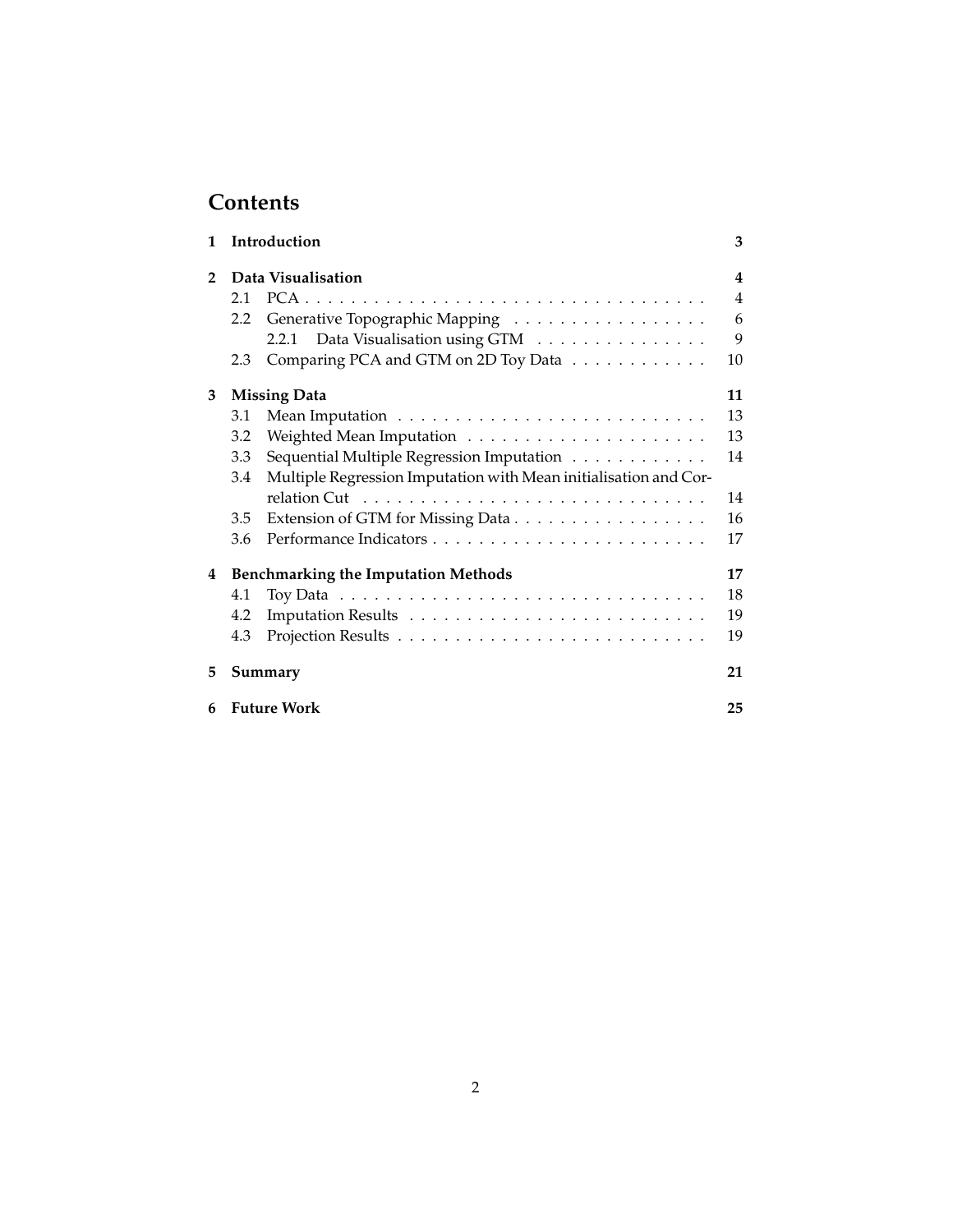## **1 Introduction**

In all sciences the amount of available data is steadily growing. Increasing capabilities of the analysis methods used and decreasing costs for the capture, processing and storage of data is likely to further enhance this trend in the future. For example, modern technologies allow samples in chemistry and geology to be analysed for chemical composition or biomarkers in great detail. In molecular biology microarray analyses allow access to large quantities of data either stored in the DNA of living organisms or in terms of the reactivity of new found biologically active compounds.

To make use of these data one needs to explore their structure and try to find common patterns to generalise trends or infer further information from them. To find these patterns, visual inspection using a single plot is only an option in three dimensions (3D). Arguably this can be extended to 6D by adding colour, marker size and marker type to a 3D plot, however this can be very difficult to interpret. Linked plots and sub-setting methods can be further employed, however discovering non-trivial relationships in high dimensional complex data remains an open problem. To address this issue one can use visualisation of high dimensional data and map, or project, the high dimensional data onto a low dimensional representation while preserving as much information about the structure, in the high dimensional space, as possible. This low dimensional representation is usually 2D to be representable on screen or paper. Employing this 2D representation allows the human analyst to explore the data and discern structure more easily and naturally and a good example for this is Principal Components Analysis (PCA) [6].

The task of exploring and analysing data gets even more complicated if one has to deal with missing values. These represents a challenge in many scientific fields. Many existing analysis and visualisation methods like PCA cannot cope with missing values. The standard options that are typically employed include the deletion of samples with missing values or replacing missing values with the averages of columns and rows. Using these methods one looses a lot of information in the best case or changes the data distributions affecting the analysis in the worst. Thus finding a good method for the *imputation* of missing values is important in obtaining better and more reliable results across a range of analyses. In addition this should make the visualisation and interpretation easier and more reproducible.

In this technical report,we compare PCA, which is a widely employed method and provides a benchmark, with the Generative Topographic Mapping (GTM) [1] which is a more complex, flexible model. GTM offers a significant advantage over many other visualisation methods as its probabilistic formulation allows the natural incorporation of methods to deal with missing and uncer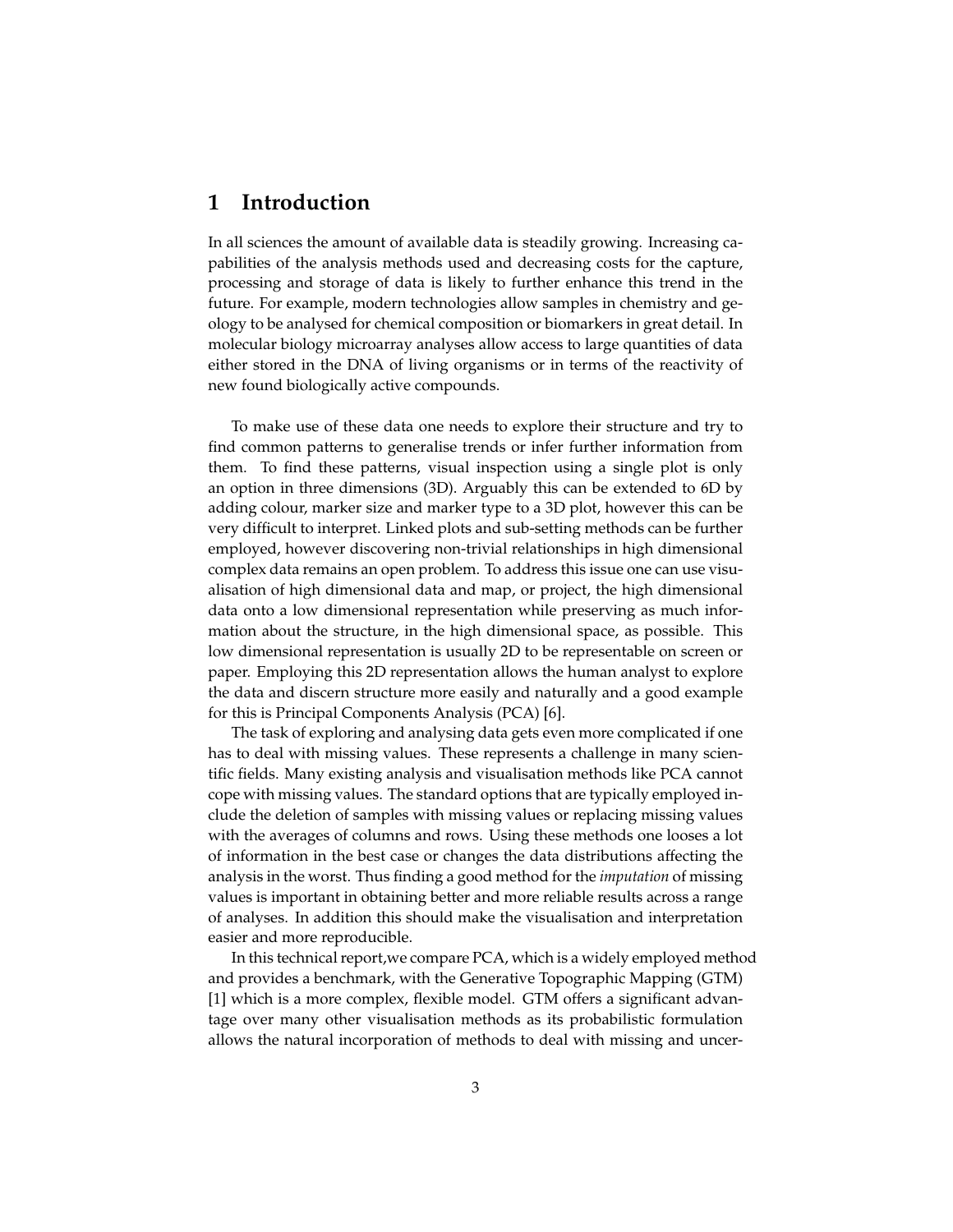tain data. We start with an overview of PCA and GTM and a discussion of their functionalities and limitations, illustrated on a toy data set. To illustrate the potential of the GTM model to provide a natural framework for replacing missing values we compare it against other imputation methods on another toy data set. We conclude with a summary of the benefits and limitations of GTM, and provides some suggestions for areas requiring further research.

## **2 Data Visualisation**

To address visualisation of high dimensional data is to map, or project, the high dimensional data onto a low dimensional representation while preserving as much information about the structure in the high dimensional space as is possible. This low dimensional representation is usually 2D to be representable on screen or paper and will be referred to as the *latent space*. Employing a 2D latent space allows the human analyst to explore the data and discern structure more easily and naturally. There are a many possible ways to obtain such a low dimensional representation. Context will often guide the approach, together with the manner in which the latent space representation will be employed.

Some methods such as PCA and factor analysis [3] linearly transform the data space and project the data onto the lower dimension space while retaining the maximum information <sup>1</sup>. Other methods like Kohonen, or Self Organising, Maps [8] and the Generative Topographic Mapping (GTM) [1] try to capture the topology<sup>2</sup> of the data. Geometry preserving methods like multidimensional scaling and Neuroscale [10] try to find a representation in latent space which preserves the geometric distances between the data points.

## **2.1 PCA**

The most used and traditional method for dimension reduction and thus visualising is the direct orthogonal projection of a point in  $\mathbb{R}^D$  onto a hyperplane in  $\mathbb{R}^L \subset \mathbb{R}^D$  with  $L \leq D$ . Principal component analysis [6] takes a data set **T** =  $t_1$ , ...,  $t_N$  and finds a new orthonormal basis  $u_1$ , ...,  $u_D$  with its axes ordered in such a manner that the first axis explains the largest variance in **T**. The second axis is orthogonal to the first and accounts for a maximum of the remaining variance in the data and the subsequent axes follow this by iteration.

<sup>&</sup>lt;sup>1</sup>Strictly the 1st principal component explains the maximum variance, which in a Gaussian setting equates to information in the entropic sense.

 $2A$  topological mapping is one that seeks to preserve local neighbour relations; two points that are neighbours in the data space should also be neighbours in the latent space.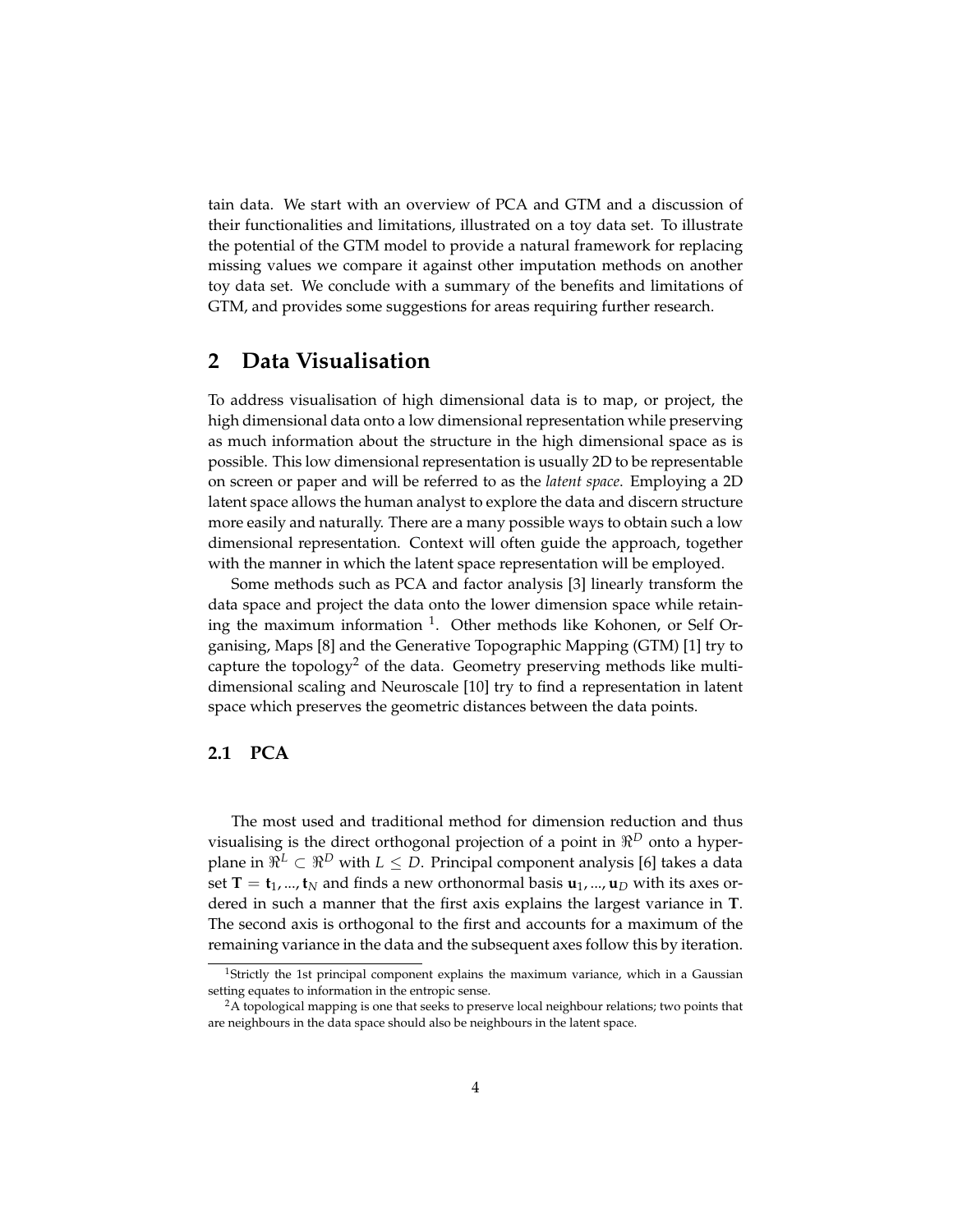

Figure 1: **PCA:** The plot shows a random data set together with the 2 principal components (v1,v2).

Given that the set of observations are centered,  $\sum_{n=1}^{N} \mathbf{t}_n = 0$ , PCA will find the principal components by diagonalising the covariance matrix,

$$
\mathbf{C} = \frac{1}{N} \sum_{n=1}^{N} \mathbf{t}_n \mathbf{t}_n^T \tag{1}
$$

and then finding its eigen-structure

$$
CU = U\Lambda
$$
 (2)

**U** is a  $D \times D$  matrix which has the unit length eigenvectors,  $\mathbf{u}_1$ , ...,  $\mathbf{u}_D$ , as its columns and **Λ** is a diagonal matrix with the corresponding eigenvalues,*λ*1, ..., *λD*, along the diagonal. The eigenvectors are the principal components and the eigenvalues are the corresponding variances.

This technique may be used to project higher dimensional data onto a twodimensional hyperplane to visualise it on a screen or to cut down the dimensionality to three or more dimensions. Commonly the first two principal components are used for the projection since they explain most of the original information as they preserve the most variance from the full data set. The property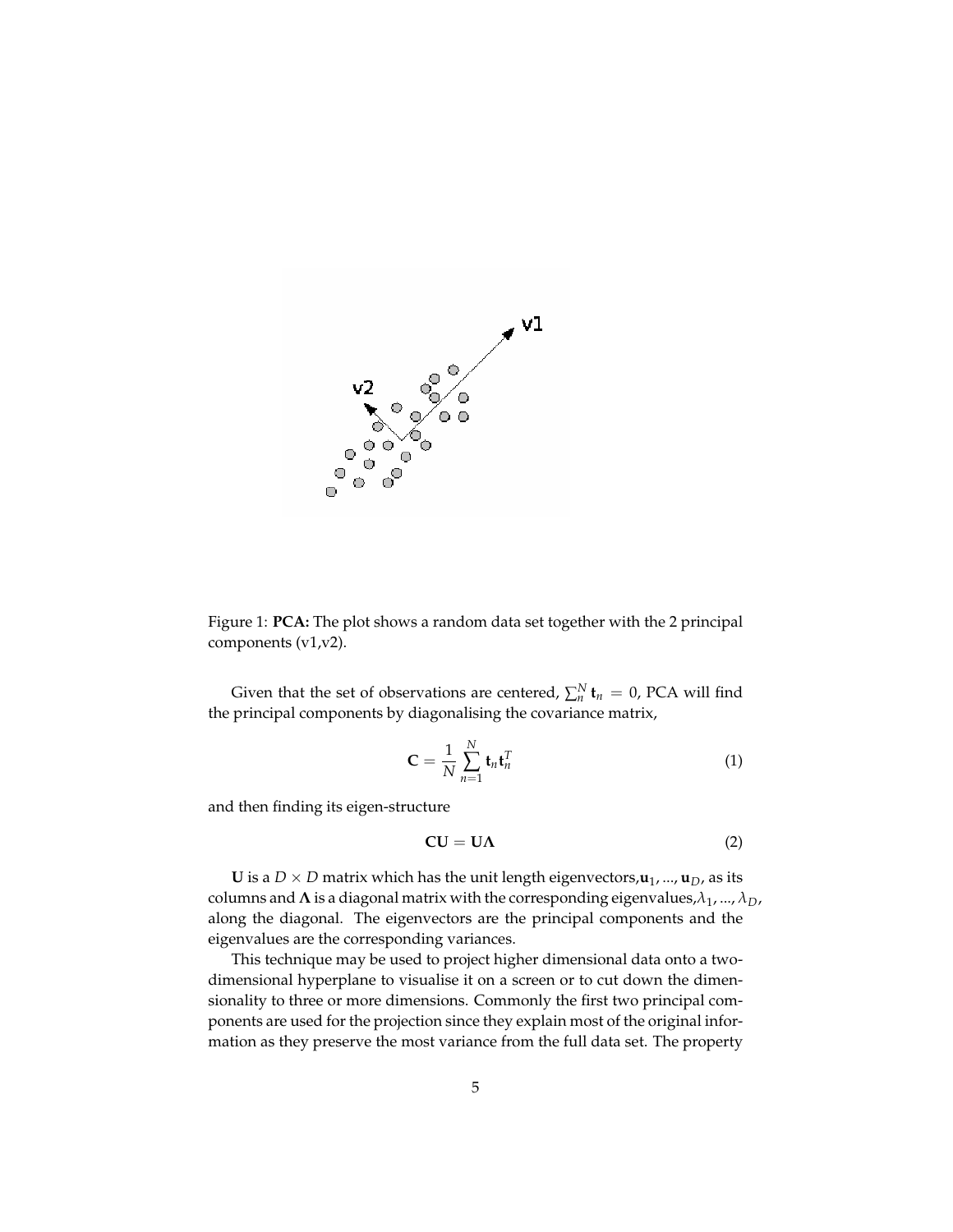that the PCA defines a linear transformation gives it fast and stable computational characteristics, but it is also its main draw back since any non-linear structures in the data cannot be captured.

## **2.2 Generative Topographic Mapping**



Figure 2: The non-linear function Θ(**x**, **W**) defines a manifold *S* embedded in the data space given by the image of the latent variable space under the mapping  $x \rightarrow y$ . *(C.M. Bishop,1997)* 

The essence of GTM is to try and fit a *density model*, which is constrained to lie on a 1 or 2 dimensional manifold, to the data in order to capture the structure in the high dimensional data space. This can be visualised as a flexible rubber sheet, typically 2 dimensional, which is being bent and stretched in the high dimensional space to best fit the data points. This rubber sheet consist of a grid of points in the latent space which are connected via a non-linear mapping function to a contorted grid in the data space. To learn the intrinsic structure in the data, the rubber sheet is distorted by learning the non-linear mapping function using an Expectation Maximisation (EM) [4] so that the model best explains the data.

In contrast to many other latent variable models the GTM algorithm is not defined in terms of a mapping from the data space into the latent space, but rather it defines a mapping from latent to data space and applies Bayes theorem to induce a posterior distribution in the latent space given some new data.

First one considers a function  $y = \Theta(x, W)$  which maps points x in the L-Dimensional latent space into an *L*-dimensional non-Euclidean manifold *S*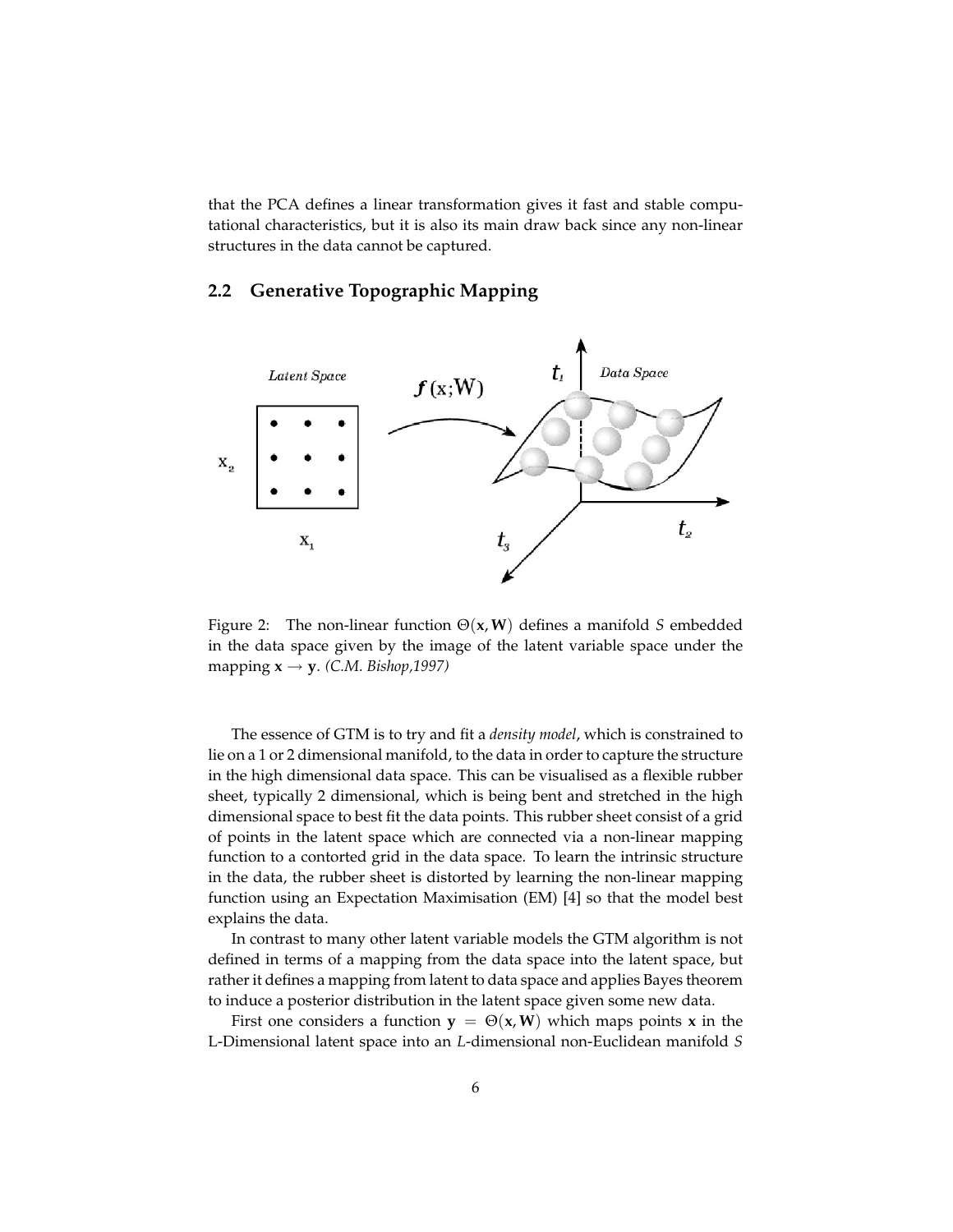embedded within the *D*-Dimensional data space onto the points **y**, shown for  $L = 2$  and  $D = 3$  in Figure 3.

Defining a probability distribution  $p(x)$  for the data points in the latent space will induce a corresponding distribution  $p(\mathbf{y}|\mathbf{W})$  in the data space. Since in reality the data will not sit directly on the manifold, it is reasonable to include a noise model for the data **y**. The distribution of **y** is chosen to be a radially- $\mathsf{symmetric}$  Gaussian centered on  $\Theta(\mathbf{x},\mathbf{W})$  having variance  $\beta^{-1}$ , for given  $\mathbf x$  and **W**, so that

$$
p(\mathbf{y}|\mathbf{x}, \mathbf{W}, \beta) = \left(\frac{\beta}{2\pi}\right)^{D/2} \exp\left\{-\frac{\beta}{2} \parallel \Theta(\mathbf{x}, \mathbf{W}) - \mathbf{y} \parallel^2\right\}
$$
(3)

where one should note that it is possible to use other models for  $p(\mathbf{y}|\mathbf{x})$  like Bernoulli for binary variables or a combination of different models if necessary. For a given value of **W**, the distribution is obtained by integration over the **x**distribution

$$
p(\mathbf{y}|\mathbf{W}, \beta) = \int p(\mathbf{y}|\mathbf{x}, \mathbf{W}, \beta) p(\mathbf{x}) dx.
$$
 (4)

For a given data set  $Y = (y_1, ..., y_N)$  of N data points, the parameter matrix **W** and the inverse variance  $\beta$  is obtained through the maximum likelihood method. This can be done via maximising the log likelihood, given by

$$
L(\mathbf{W}, \beta) = \ln \prod_{n=1}^{N} p(\mathbf{y}_n | \mathbf{W}, \beta).
$$
 (5)

After determining the prior distribution  $p(x)$  and the functional form of the mapping Θ(**x**, **W**) it is in principle possible to determine *β* and **W** by maximising  $L(W, β)$ . But the integral over **x** in (4) will, in general, be analytically intractable. Also one might wish to use a non-linear function Θ(**x**, **W**). Therefore a specific form of  $p(x)$  is considered, where  $p(x)$  is given by a sum of delta functions centered on the nodes of a regular grid in latent space

$$
p(\mathbf{x}) = \frac{1}{K} \sum_{i=1}^{K} \delta(\mathbf{x} - \mathbf{x}_i)
$$
\n(6)

in which case the integral in (3) can be evaluated analytically. Now every point  $\mathbf{x}_i$  is mapped to a corresponding point  $\Theta(\mathbf{x}_i, \mathbf{W})$  in the data space, where it builds the center of a Gaussian density function. Combining (4) and (6) the distribution function in the data space takes the form

$$
p(\mathbf{y}|\mathbf{W}, \beta) = \frac{1}{K} \sum_{i=1}^{K} p(\mathbf{y}|\mathbf{x}_i, \mathbf{W}, \beta)
$$
 (7)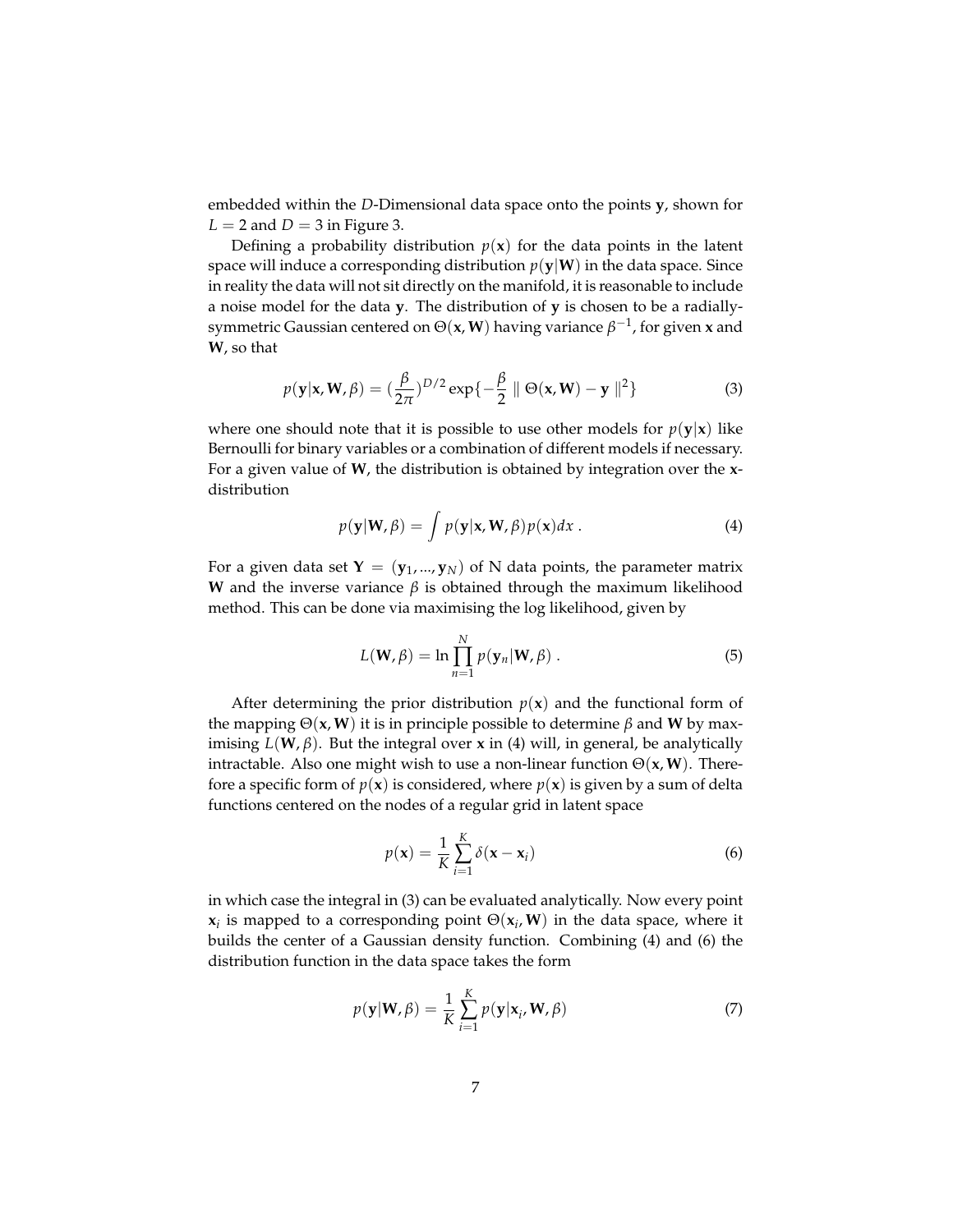and the corresponding log likelihood becomes

$$
L(\mathbf{W}, \beta) = \sum_{n=1}^{N} \ln \left\{ \frac{1}{K} \sum_{i=1}^{K} p(\mathbf{y}_n | \mathbf{x}_i, \mathbf{W}, \beta) \right\}.
$$
 (8)

Since the model consists of a mixture of distributions it is possible to find the optimal solution via the EM algorithm for *β* and **W**, after choosing the particular form of  $\Theta(x, W)$ . To derive the EM algorithm for the GTM model Θ(**x**, **W**) is chosen to be a linear in parameters regression model of the form

$$
\Theta(\mathbf{x}, \mathbf{W}) = \mathbf{W}\Phi(\mathbf{x}) \tag{9}
$$

with the elements of  $\Phi(\mathbf{x})$  consisting of *M* fixed radial basis functions [2]  $\Phi_j(\mathbf{x})$ and **W** being a  $D \times M$  matrix.

In the case under consideration it is assumed that the hidden variable *i* from (6) tells which component generated each data point **y***n*. Therefore the EM algorithm can be formulated as follows. Assuming that **W***old* and *βold* are given one can use the E-step to evaluate the posterior probabilities of each Gaussian component *i* for every data point **y***<sup>n</sup>* using Bayes theorem

$$
R_{in}(\mathbf{W}_{old}, \beta_{old}) = p(\mathbf{x}_i | \mathbf{y}_n, \mathbf{W}_{old}, \beta_{old})
$$
(10)

$$
= \frac{p(\mathbf{x}_i|\mathbf{y}_n,\mathbf{W}_{old}\beta_{old})}{\sum_{j=1}^K p(\mathbf{x}_j|\mathbf{y}_n,\mathbf{W}_{old}\beta_{old})} \ . \tag{11}
$$

Then the expectation of the complete-data log likelihood has the form

$$
\langle L_{comp}(\mathbf{W}, \beta) \rangle = \sum_{n=1}^{K} \sum_{i=1}^{N} R_{in}(\mathbf{W}_{old}, \beta_{old}) \ln \{p(\mathbf{y}_n | \mathbf{x}_i, \mathbf{W}, \beta)\}.
$$
 (12)

Maximising (12) with respect to *W* and using (3) and (9) one gets

$$
\sum_{n=1}^{K} \sum_{i=1}^{N} R_{in}(\mathbf{W}_{old}, \beta_{old}) \{ \mathbf{W}_{new} \Phi(\mathbf{x}_i) - \mathbf{y}_n \} \Phi^{T}(\mathbf{x}_i).
$$
 (13)

This can be written in matrix notation

$$
\mathbf{\Phi}^T \mathbf{G}_{old} \mathbf{\Phi} \mathbf{W}_{new}^T = \mathbf{\Phi}^T \mathbf{R} \mathbf{Y}
$$
 (14)

with  $\Phi$  being a  $K \times M$  matrix with elements  $\Phi_{ij} = \Phi_j(x_i)$ ,  $\Upsilon$  being a  $N \times D$ matrix with elements  $y_{nk}$ , **R** being a  $K \times N$  matrix with elements  $R_{in}$  and **G** being a  $K \times K$  diagonal matrix with elements

$$
G_{ii} = \sum_{n=1}^{N} R_{in}(\mathbf{W}_{old}, \beta_{old}) .
$$
 (15)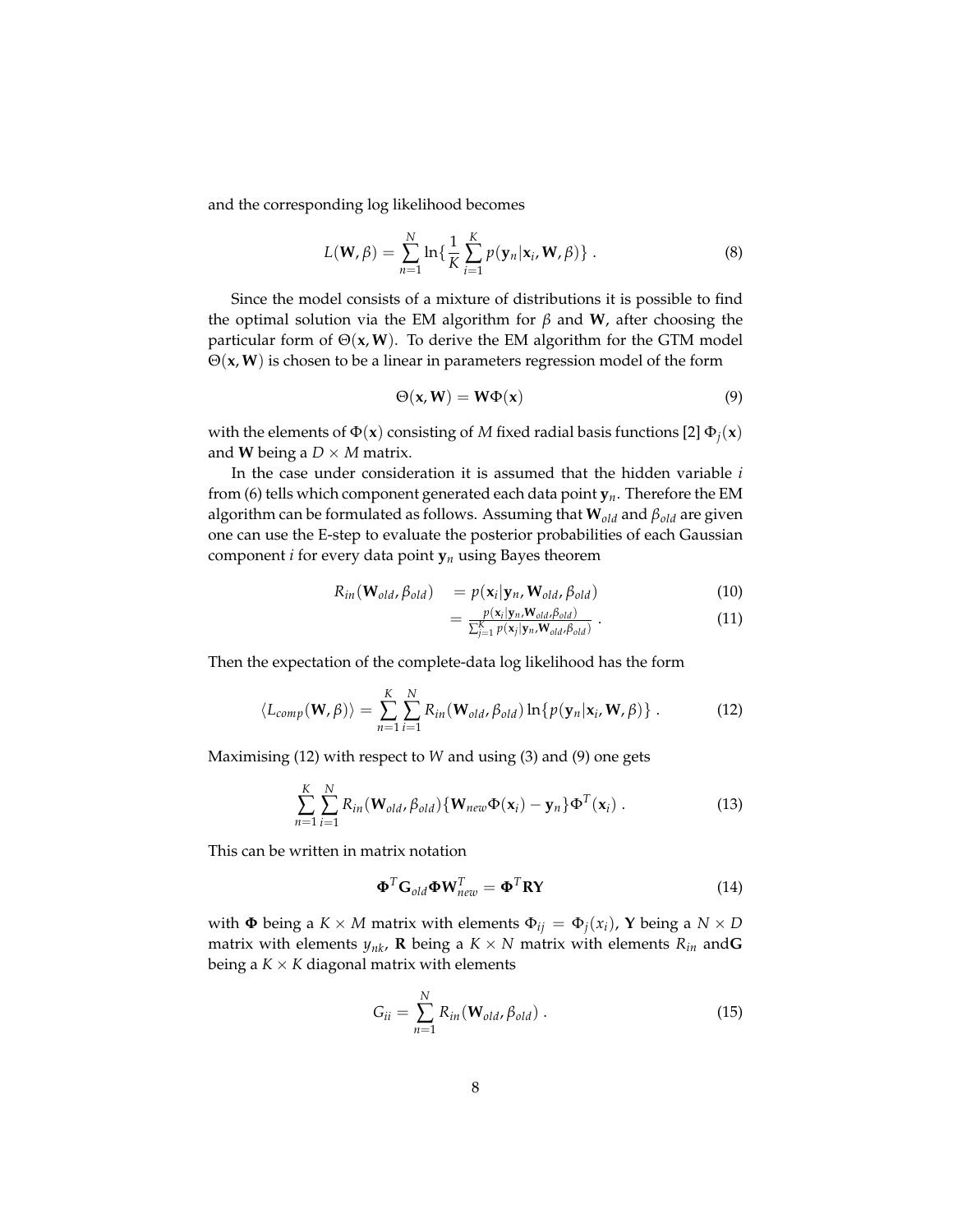

Figure 3: Fitting a GTM with a 20x20 grid in 2D latent space to 3D S-shaped data. Plotted is the result after 50 iterations with the EM algorithm.

Equation (14) can be solved for **W***new* using standard matrix inversion techniques. In similar steps to maximise (12) with respect *β* one obtains the following formula

$$
\frac{1}{\beta_{new}} = \frac{1}{ND} \sum_{n=1}^{N} \sum_{i=1}^{N} R_{in}(\mathbf{W}_{old}, \beta) ||\mathbf{W}_{new} \Phi(\mathbf{x}_i) - \mathbf{y}_n||^2.
$$
 (16)

The EM algorithm alternates between the E-step,given by evaluating 10, and the M-Step,evaluating **W***new* and *βnew*, until it converges to a (local) maximum and can be written like that:

**E-Step:**

- Set  $W_{old} = W_{new}$  and  $\beta_{old} = \beta_{new}$
- Calculate  $R_{in}(\mathbf{W}_{old}, \beta_{old})$

**M-Step:**

- Calculate **W***new* with *Rin*
- Calculate *βnew* with *Rin*

#### **2.2.1 Data Visualisation using GTM**

The data visualisation can be achieved using Bayes theorem to invert the transformation from latent space to data space. Following the choice of the prior distribution given by (6) one gains again a posterior distribution as a sum of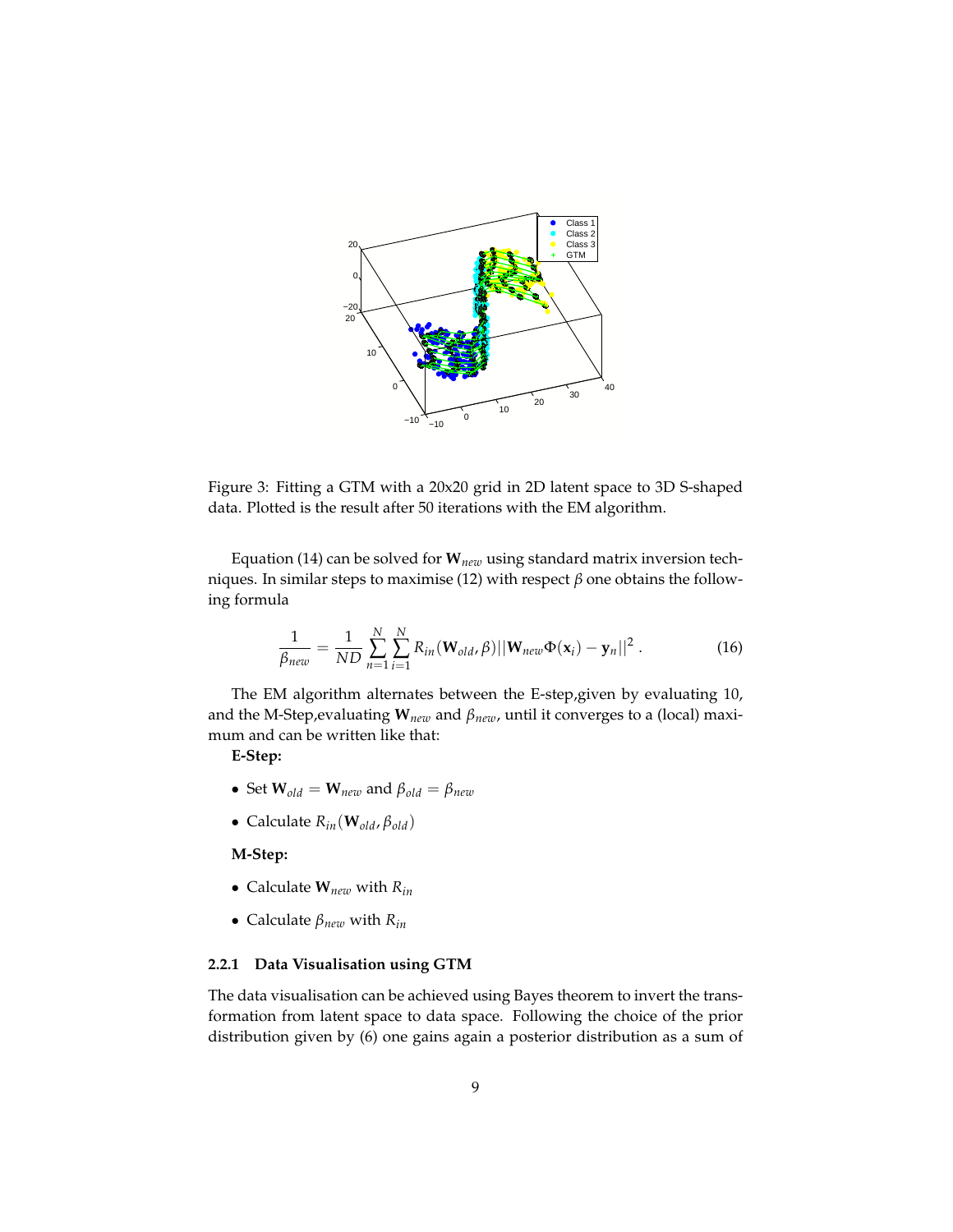

Figure 4: The projection of the 3D data onto the GTM manifold.

delta functions with coefficients given by the responsibilities *Rin*. These can be used to create a (posterior) responsibility map for single data points in the two-dimensional latent space. Since looking at the distribution of each data point is impossible and unreasonable for large data sets it is often convenient to summarise the posterior distribution by the mean given by

$$
\langle \mathbf{x} | \mathbf{y}_n, \mathbf{W}^*, \boldsymbol{\beta}^* \rangle = \int p(\mathbf{x} | \mathbf{y}_n, W^*, \boldsymbol{\beta}^*) \mathbf{x} dx \tag{17}
$$

$$
=\sum_{i=1}^{K}R_{in}\mathbf{x}_{i}.
$$
 (18)

However this can be misleading if one deals with a posterior distribution which is multi-modal. Therefore one should also asses the mode of the distribution

$$
i^{max} = \arg\max_{i} R_{in} \tag{19}
$$

### **2.3 Comparing PCA and GTM on 2D Toy Data**

To compare PCA and GTM we created a 2D toy data set which is given by the function  $t_2 = t_1 + 2.25 \sin(2t_1)$  in the interval [0,3]. Then we cut the data into 3 classes according to the intervals from  $[0, 1]$ ,  $[1, 2]$  and  $[2, 3]$ . In Figure 5(a) one can see how first principal components in PCA tries to align itself to the direction of the biggest variance, though since it is not able to deal with the nonlinearity it aligns itself orthogonal to the direction in which the actual classes are distributed. GTM, however, is able to adapt to the non-linear structure in the simple synthetic data set, and thus capture the class boundaries between the three classes. PCA, due to the linear nature of the mapping, is not able to separate the classes in this case as we can see on the projection in Figure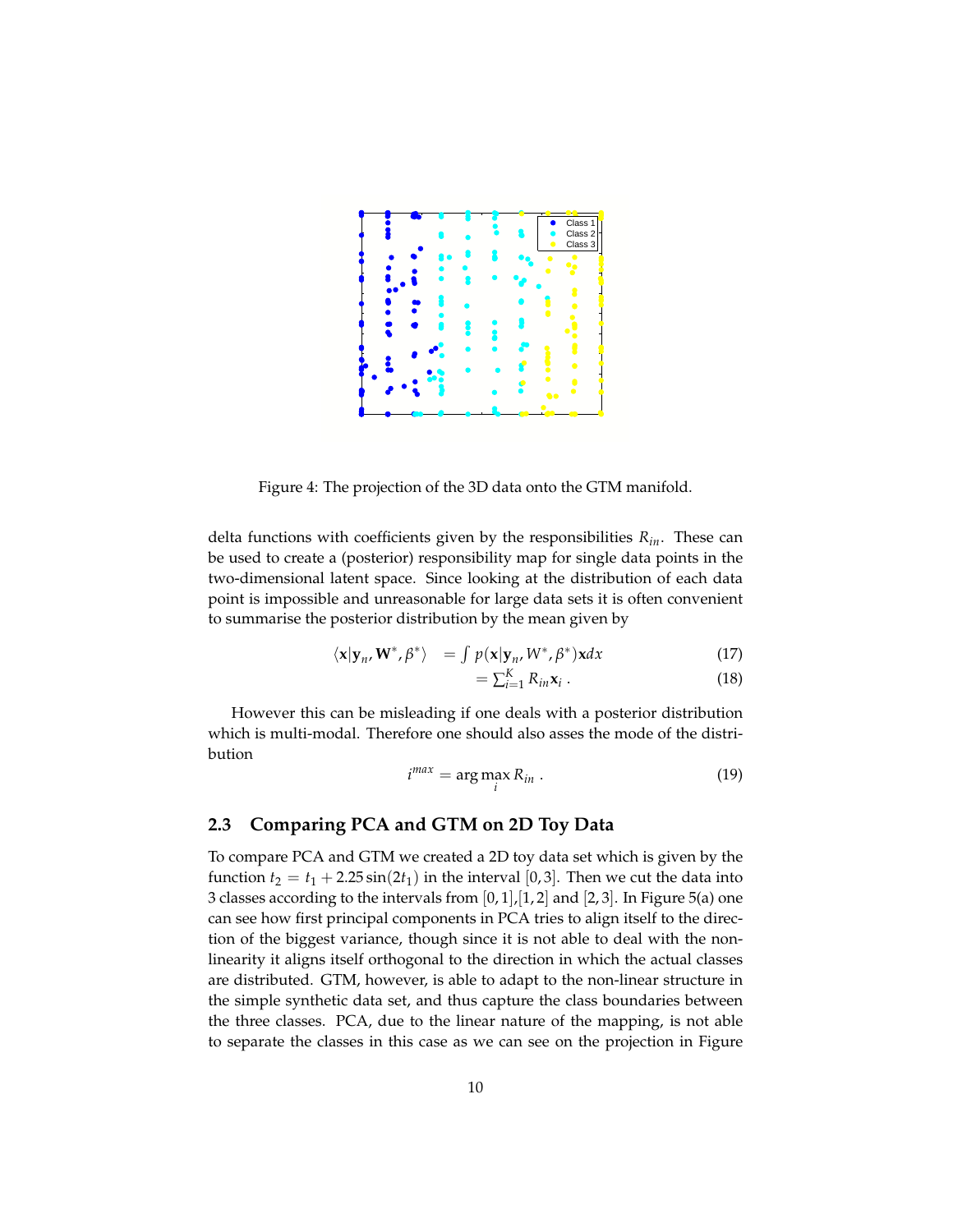



(a) The function  $t_2 = t_1 + 2.25 \sin(2t_1)$  is divided into three classes, depending on the value of *t*1.

(b) The projection of *t*1, *t*<sup>2</sup> using PCA and GTM, with class labels

Figure 5: A simple example to contrast PCA and GTM when applied to nonlinearly structured data.

5(b), even though the problem is a very simple one. If PCA based visualisation was the only method employed in this case an incorrect judgement about the separability of the classes might have been made.

## **3 Missing Data**

Missing Data represent a general problem in many scientific fields [5] but are critical in environments where one has only small data sets with highly valuable samples. Usually the missing data can not be ignored since most analysis tools can not cope with them and a good imputation of these will give better and more reliable results.

In general we assume that the data set  $T = t_1, ..., t_N$  can be divided into an observed component  $X^o$  and a missing component  $T^m$ . Also every point  $t_n =$ [ $t_n^o$ ,  $t_n^m$ ] can be split into an observed and an missing component. Assuming a missing indicator Matrix  $M = (M_{ii})$  the missing-data mechanism can be characterised by the conditional distribution of **M** given **T** with  $p(\mathbf{M}|\mathbf{T},\theta)$ , with *θ* being an unknown parameter. Given this, three types of missing data can be distinguished:

• Missing completely at random (MCAR)

$$
p(\mathbf{M}|\mathbf{T},\theta) = p(\mathbf{M}|\theta)
$$
 (20)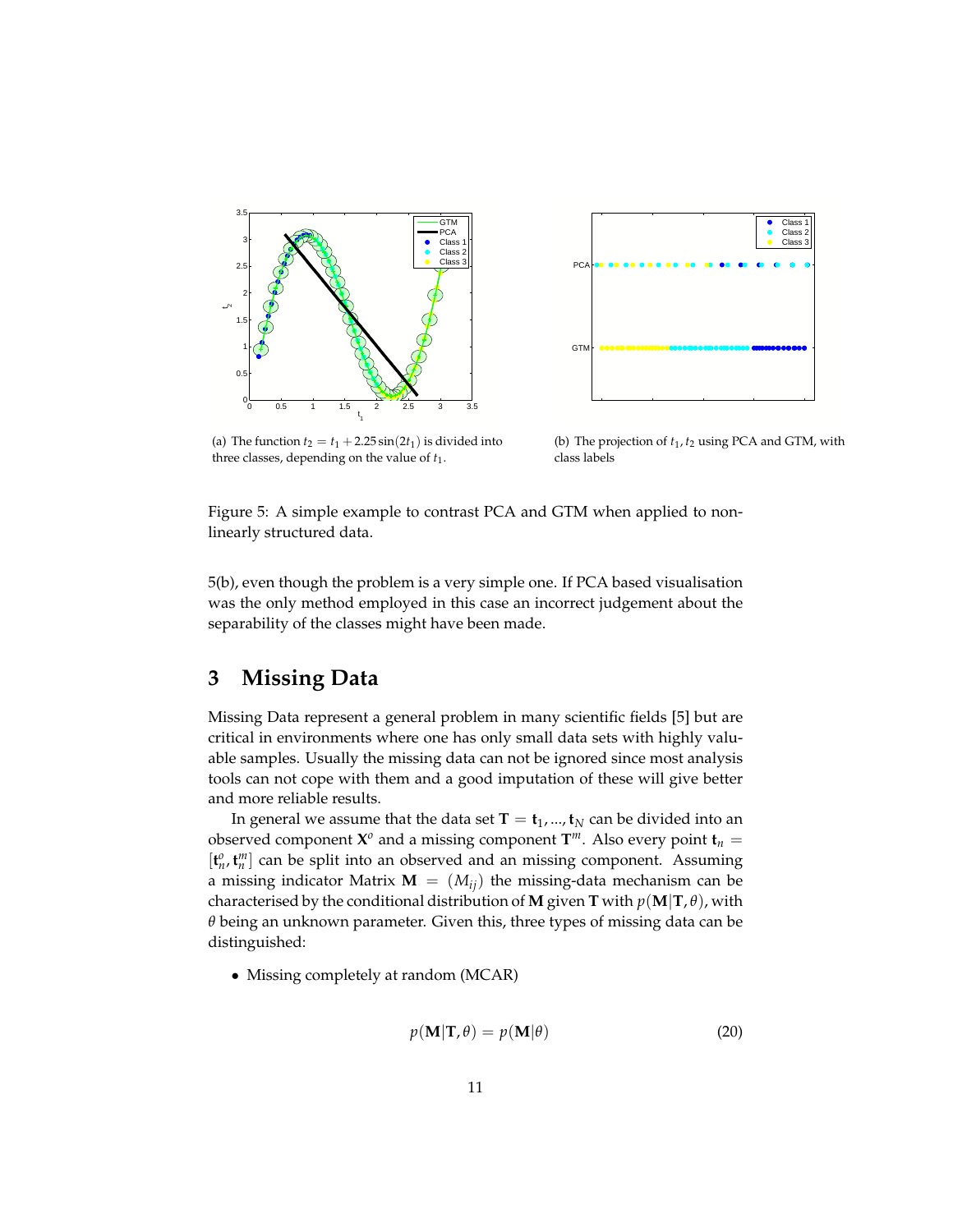If the missing data depend only on the unknown parameter *θ*.

• Missing at random (MAR)

$$
p(\mathbf{M}|\mathbf{T},\theta) = p(\mathbf{M}|\mathbf{T}^o,\theta)
$$
 (21)

If the missing data only depend on other observed data.

• Not missing at random (NMAR)

$$
p(\mathbf{M}|\mathbf{T},\theta) = p(\mathbf{M}|\mathbf{T},\theta)
$$
\n(22)

If the missing data depend on observed and other missing data.

Generally most existing imputation methods based on moments and estimation equations give unbiased results only on MCAR data, while likelihood methods can also deal with MAR data. There is no unbiased approach to deal with NMAR data, unless the missing data mechanism is completely known.

There are different standard methods to deal with missing data:

- The simplest approach is called complete-case analysis and confines attention to only those cases where all D variables are available. The advantage is that one can use all the standard statistical analyses without modification. The disadvantage is that one wastes a lot of information and in addition, if the MCAR assumption does not hold, a bias will be introduced to the imputation.
- Another approach is the Available-case [9] analysis where every variable is treated differently and one uses all the information for each variable to estimate the parameters of the data distribution for example the mean and variance. The advantage here is that one uses information from the incomplete cases but the disadvantage is that there are now different sample sizes for each variable. This makes analysis with more sophisticated methods quite complex and in addition it also has problems with bias and comparability across variables if the MCAR assumption does not hold.

In the following discussion a range of different methods for the imputation of missing values will presented where the advantages and draw backs of each will be discussed. In the subsequent chapter we present a benchmark to compare the different methods with each other.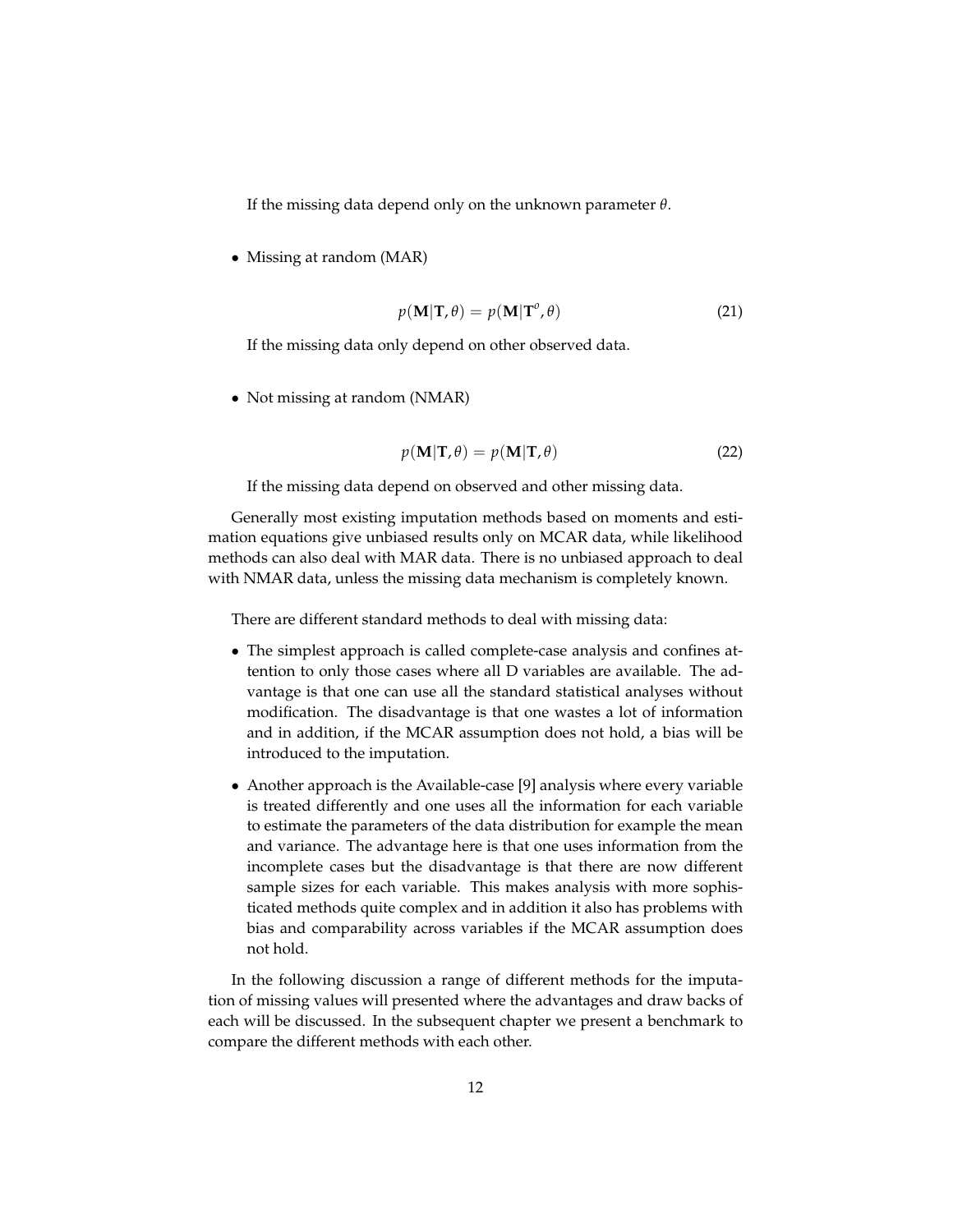#### **3.1 Mean Imputation**

In this very simple approach the missing values are replaced by the mean of the known values.

$$
\mathbf{t}_n(m) = \frac{1}{N^o} \sum_{j=1}^{N^o} \mathbf{t}_j^o(m)
$$
 (23)

with  $N<sup>o</sup>$  being the number of observed components for the variable (=  $dimension$ ) in question and *m* being the index for the missing dimension in the point *tn*. This method suffers from a lot of drawbacks which can be illustrated with the following MCAR example:

Lets assume we have 5 patients where we measure the height *x* in cm and the weight *y* in kg if the patient is under 190 cm. This results in an incomplete data set [**x**, **y**]

$$
x = [55, 60, 63, m]
$$
, where  $m = 90kg$ 

$$
y = [170, 173, 172, 193]
$$

Using mean imputation we would impute 59.3 and

- Introduce a serious bias to the produced results since MCAR assumption does not hold true:  $E(x) = 59.3$  *while the true value is 67*.
- Estimation of covariance matrix is biased *since we are reducing the correlation between the variables*.
- Estimation of variance is to small *since we are reducing the values with deviate from the mean*.
- Also the approach is clearly inappropriate for categorical variables.

## **3.2 Weighted Mean Imputation**

Inspired through the KNN-based imputation in Bioinformatics [11] we developed another imputation method where we select points which are similar, based on a Euclidean norm, to the point of interest with the missing dimension(s) and use these to impute the missing value. The algorithm itself is therefore relatively simple:

- 1. Do a mean imputation to create the data set **C**
- 2. Compute the Euclidean distance between all the data points in **C**
- 3. Impute the missing components of  $t_n$  by calculating the average over all the data points in *T* which observed these components with the inverse distance to  $t_n$  as weight.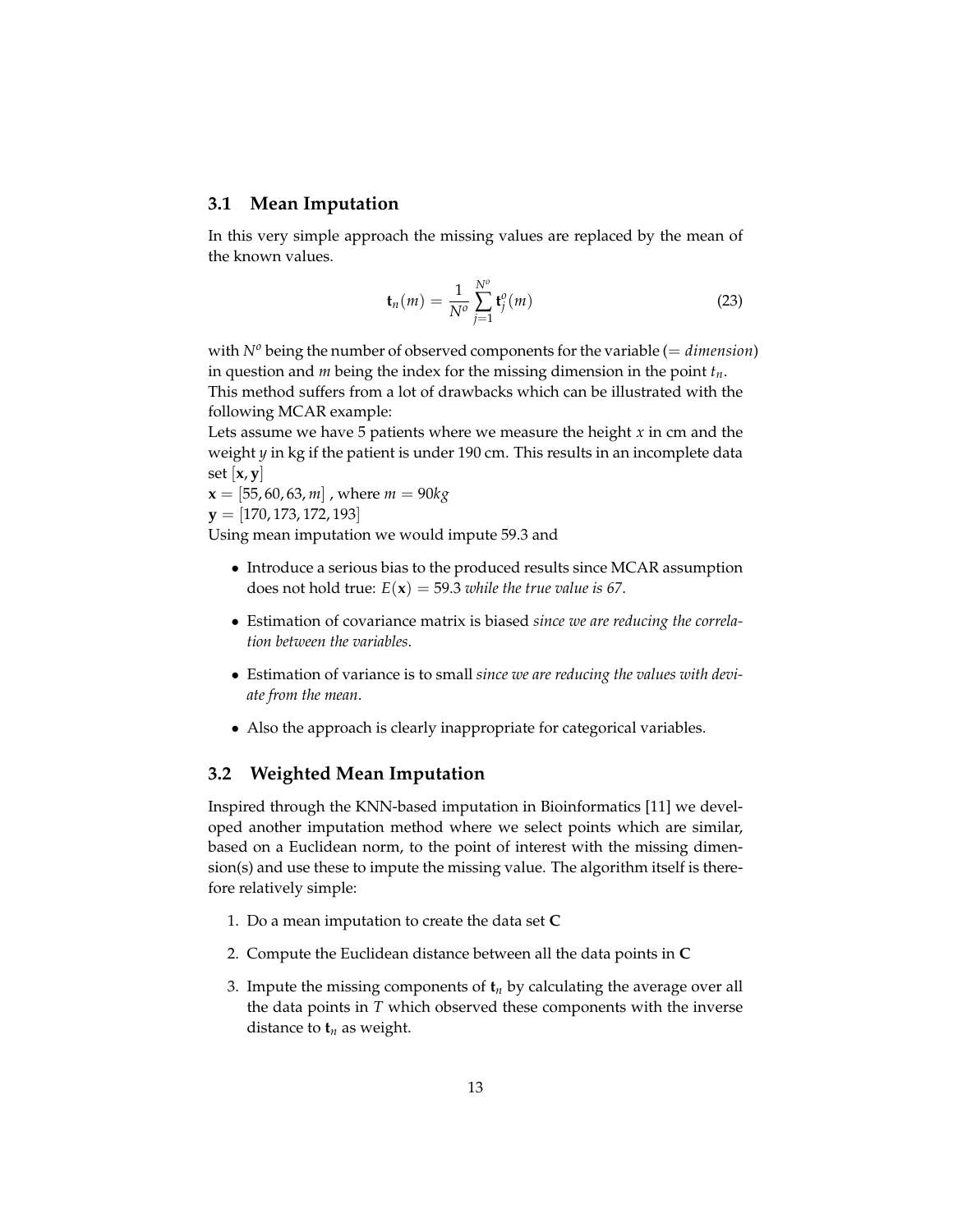The algorithm exploits the local structure of the data space and does well in densely sampled areas of the data space while only doing as well as normal mean imputation in sparse populated areas of the data space, as might be expected.

#### **3.3 Sequential Multiple Regression Imputation**

Multiple Regression in general is used to approximate the linear relation between multiple variables in a data set **T**. Hence assume than the values of one variable can be obtained through a linear combination of the others:

$$
\mathbf{t}_{i} \approx a_{0}^{i} + a_{1}^{i} \mathbf{t}_{1} + \ldots + a_{i-1}^{i} \mathbf{t}_{i-1} + a_{i}^{i} \mathbf{t}_{i+1} + \ldots + a_{d-1}^{i} \mathbf{t}_{d} \,. \tag{24}
$$

Sequential Multiple Regression Imputation (SRI) [7] was introduced for the handling missing data in surveys. We tested a simplified version using only a linear multiple regression since the data we focus on are usually continuous rather than discrete. The algorithm is:

- Part 1: 1. Order the variables  $t_{1:d}$  using the number of missing values  $\hat{t}_{1:d}$ 
	- 2. Impute the missing values in  $\hat{\mathbf{t}}_1$  with mean imputation, if there are any
	- 3. Iteratively estimate the regression factors between the complete variables and the next incomplete variable with the least amount of missing values and use them to fill the missing values until
	- 4. Iterate to Part2 until all values filled
- Part 2: 1. Estimate the coefficients  $a^j = [a]_0^j$ 0 , ..., *a j*  $\binom{d}{d-1}$  of the linear regression model for all variables
	- 2. Use these to refill the missing values
	- 3. Assess whether the algorithm has converged; if not go to step 1 (Part 2)

This algorithm exploits the linear structures in the data but in general is vulnerable to outliers or data sets with very small variations. Furthermore the initialisation in Part 1 relatively important since it presumes a linear relationship in all the variables.

## **3.4 Multiple Regression Imputation with Mean initialisation and Correlation Cut**

The SRI algorithm was designed for data sets where only a minority of the columns have missing data. This assumption may be true for surveys, where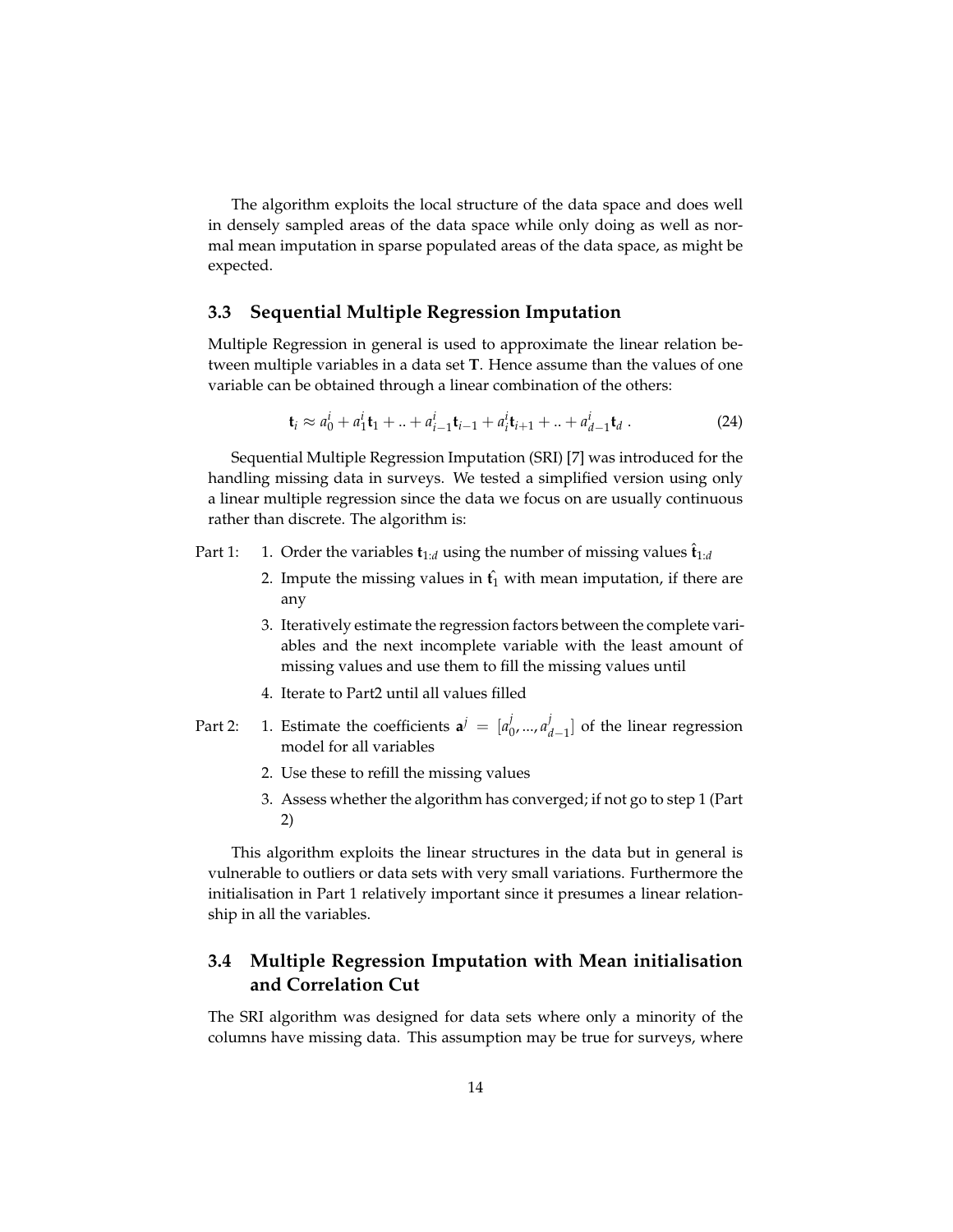people do not wish to answer certain questions, but in general sciences we experience missing data in almost all the columns. This leads to problems on some of the *real data* sets we have used, though we will not explore this in this technical report.

However, to have a more stable linear imputation using the SRI we created a tuned multiple regression imputation. This method differers from the SRI because it is initialised with a mean imputation to permit the use of the complete data matrix and make it more robust against outliers. We also use the correlation coefficient between the dimensions as a quality cut to further improve stability in the regression models. The correlation coefficient tells us about the linear relation ship between two dimensions and if this is not sufficiently high it makes no sense to use this dimension in the calculation for the regression.

In our case we want to use this to estimate missing values but since we assume that all variables have missing values and that we may have data sets with a lot of missing values we will combine it with the mean imputation algorithm to obtain enough data to learn the coefficients  $\mathbf{a}^j = [a^j_q]$ 0 , ..., *a j d*−1 ] directly at the beginning. First we construct a complete data set **C** using the mean imputation on the incomplete data set **T**. Then we learn the regression factors **a** *<sup>j</sup>* on this data set and after this we will use these regression factors to re-estimate the missing values in *T* while using them on the complete data matrix **C**. Therefore the algorithm is:

- 0. Perform a mean imputation to create a complete data set, keeping track of the missing value locations.
- 1. Compute the correlation coefficient between the variables on the complete data set.
- 2. Estimate the regression factors  $\mathbf{a}^j = [a]_0^j$ 0 , ..., *a j*  $\binom{d}{d-1}$  on the dimensions where the correlation coefficient is sufficiently high for stability.
- 3. Use the regression model to recompute the missing values and create a new complete data set.
- 4. Check that none of the imputed values is outside the range of the known values and thus unreasonable *(this sanity check is required because even with only including well correlated variables, linear multiple regression can become unstable when large numbers of values are missing).*
- 5. Assess whether the algorithm has converged; if not go to step 1.

This algorithm exploits the linear structures in the data while still being able to cope with a large amount of missing data though we still expect singularities if the amount of missing data gets too high.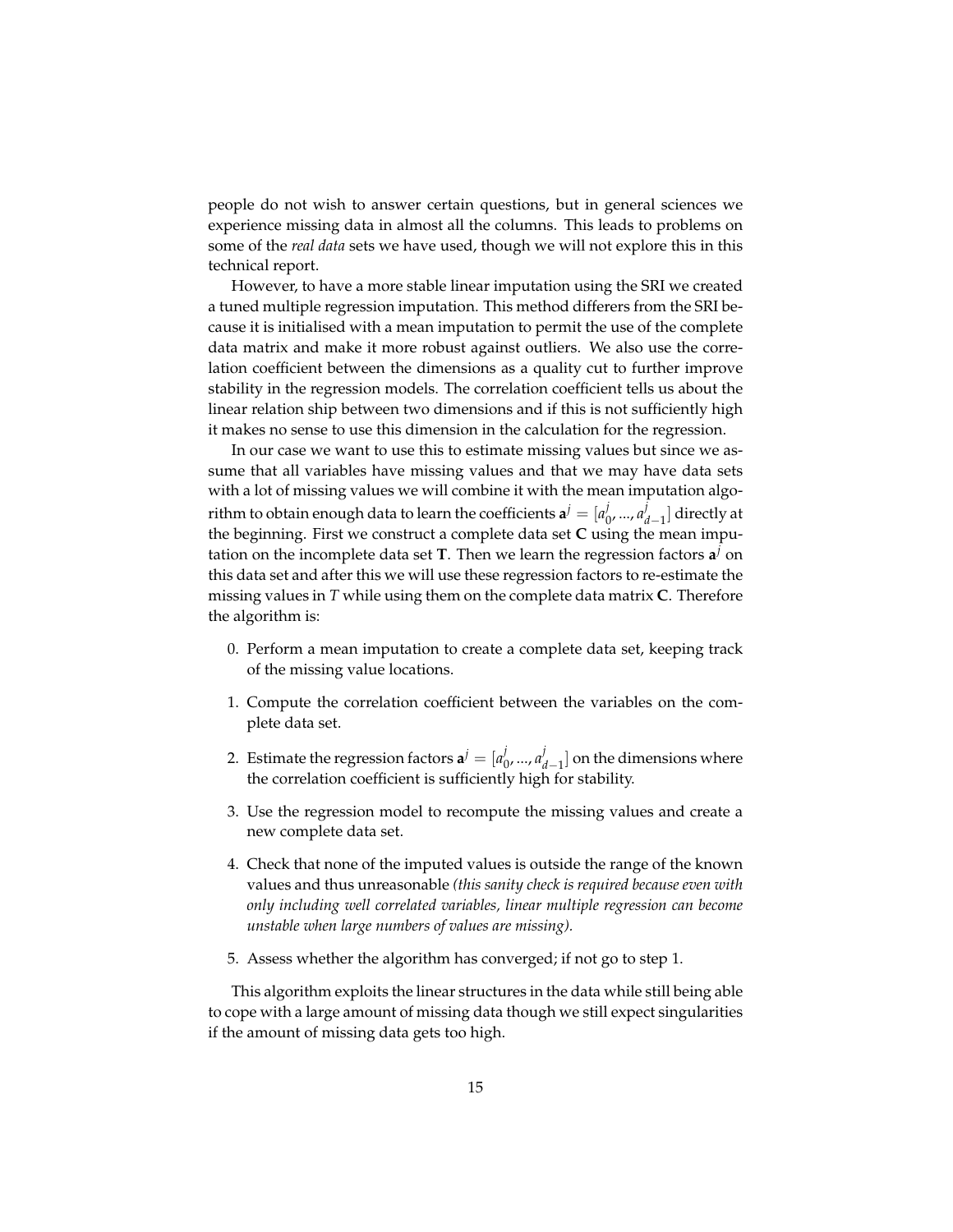### **3.5 Extension of GTM for Missing Data**

The EM algorithm with missing data can be extended to the GTM model [12] to deal with missing data. The error function given by the negative log-likelihood from (5) can be written as

$$
E_{comp} = -\sum_{n=1}^{N} \sum_{k=1}^{K} z_{kn} \ln p(\mathbf{t}_n | \theta_k) . \qquad (25)
$$

For the GTM model with a spherical covariance matrix this term can be expanded to

$$
E_{comp} = -\sum_{n=1}^{N} \sum_{k=1}^{K} z_{kn} \left[ \frac{1}{2} \ln |\Sigma_k| + \frac{D}{2} \ln 2\pi \right]
$$
 (26)

$$
+\qquad \frac{1}{2}(\mathbf{t}_n^o-\boldsymbol{\mu}_k^o)^T\Sigma_k^{-1,oo}(\mathbf{t}_n^o-\boldsymbol{\mu}_k^o)
$$
\n
$$
\tag{27}
$$

$$
+ \qquad \frac{1}{2}(\mathbf{t}_n^m - \boldsymbol{\mu}_k^m)^T \boldsymbol{\Sigma}_k^{-1,nm} (\mathbf{t}_n^m - \boldsymbol{\mu}_k^m)] \tag{28}
$$

where *µ<sup>k</sup>* and **Σ***<sup>k</sup>* denote the means and covariance of the *k*th Gaussian respectively. The superscripts, for example, (−1, *oo*) denotes inverse followed by submatrix operations where  $\Sigma_k$  is divided into  $\begin{pmatrix} \Sigma_k^{oo} & 0 \\ 0 & \nabla_k^{oo} \end{pmatrix}$ 0 **Σ** *mm k* corresponding to  $t = \begin{pmatrix} t^0 \\ t^m \end{pmatrix}$ *t m* . The expected value is now taken with respect to both sets of missing variables. After taking the expectation one ends up with 2 unknown terms  $z_{kn}t_n^m$  and  $z_{kn}t_n^m t_n^{m}$ , so one must calculate the expectation for these terms. To compute these expectations, variables  $\hat{\mathbf{t}}_{kn}^m$  are introduced,

$$
\hat{\mathbf{t}}_{kn}^m \equiv \langle \mathbf{t}_n^m | z_{kn} = 1, \mathbf{t}_n^o, \theta_k \rangle = (\mathbf{y}_k^m)^{old}
$$
 (29)

which are the linear least-squares regression between  $t_n^m$  and  $t_n^o$  predicted by the *k*th Gaussian, where the superscript 'old' denotes the result from the last  $M$ -step:  $(\mathbf{y}_{k}^{m})^{old} = (\mathbf{W}_{old}\Phi(\mathbf{x}_{k}))^{m}$ .

• E-step: The expectation of  $z_{kn}$  is  $\langle z_{kn}|t_n^o, \theta_k \rangle = R_{kn}$ , with

$$
R_{kn} = \frac{\frac{\beta}{2\pi}^{D/2} \exp\{-\frac{\beta}{2}||\mathbf{y}(x_k; W) - \mathbf{t}_n||^2\}}{\sum_{j}^{k} \frac{\beta}{2\pi}^{D/2} \exp\{-\frac{\beta}{2}||\mathbf{y}(x_j; W) - \mathbf{t}_n||^2\}}
$$
(30)

measured only on the observed dimensions  $t_n^o$  of  $t_n$ .

• M-step: The weights are updated to *Wnew* as in equation (14) for complete training data:

$$
\Phi^T G_{old} \Phi W_{old}^T = \Phi^T R_{old} T \tag{31}
$$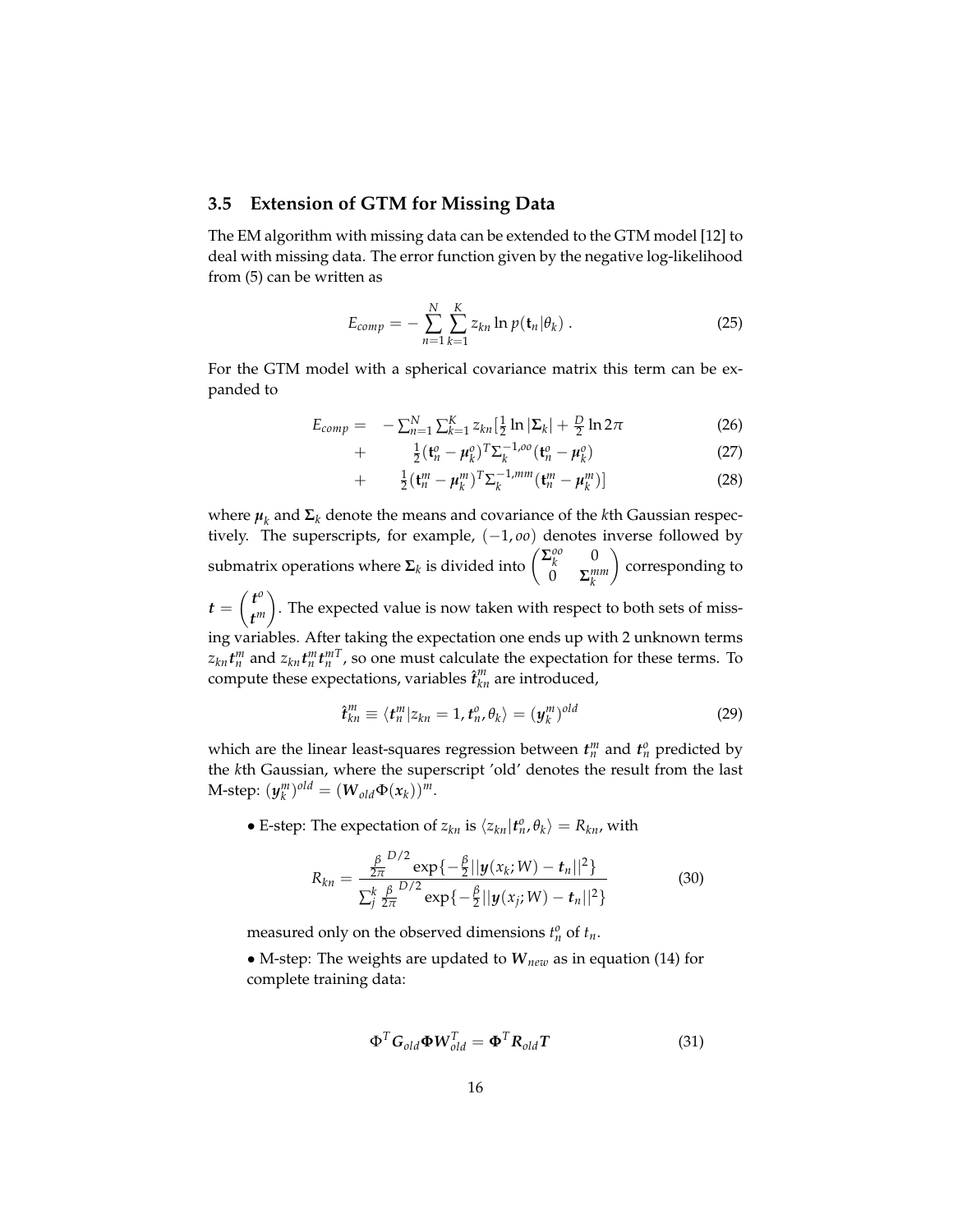where the missing data are filled in with the posterior means

$$
\langle t_n^m | t_{m}^o, \theta_{old} \rangle = \sum_{k=1}^K R_{kn} \hat{t}_{kn}^m . \qquad (32)
$$

Then the inverse variance is updated as follows

$$
\frac{1}{beta} = \frac{1}{ND} \sum_{n=1}^{N} \sum_{i=1}^{N} R_{in} (||\boldsymbol{t}_{n}^{o} - \boldsymbol{y}_{k}^{o}||^{2} + \langle z_{kn} || \boldsymbol{t}_{n}^{m} - \boldsymbol{y}_{n}^{m} ||^{2} \rangle)
$$
(33)

where

$$
\langle z_{kn}||\mathbf{t}_n^m - \mathbf{y}_n^m||^2 \rangle = n_m (\beta^{-1})^{old} + (\mathbf{\hat{t}}_{kn}^m)^T \mathbf{\hat{t}}_{kn}^m - 2(\mathbf{\hat{t}}_{kn}^m)^T \mathbf{y}_k^m + (\mathbf{y}_k^m)^T \mathbf{y}_k^m
$$
(34)

and  $n_m$  is the number of missing values in data point  $t_n$ . A more detailed derivation can be found in [12].

## **3.6 Performance Indicators**

To compare the different imputation methods a measure of performance is needed. The following error measures account for the difference in the original **t***<sup>i</sup>* values and the imputed **y***<sup>i</sup>* values and give an idea about how well the imputation has performed.

#### **Error (bias)**

$$
ER = \sum_{i=1}^{N} \mathbf{t}_i - \mathbf{y}_i
$$

This measure is generally referred to as the bias of the method and should be zero.

## **Root Mean Square Error**

$$
RMSE = (\frac{1}{N}\sum_{i=1}^{N}[\mathbf{t}_i - \mathbf{y}_i]^2)^{\frac{1}{2}}
$$

The RMSE is an approximation to the standard deviation of the residuals (errors) from the predictions. It can be sensitive to outliers since it is a second moment statistic.

## **4 Benchmarking the Imputation Methods**

To compare the different imputation methods we created a high dimensional data set which is generated from a 2 dimensional data set. The 2 dimensional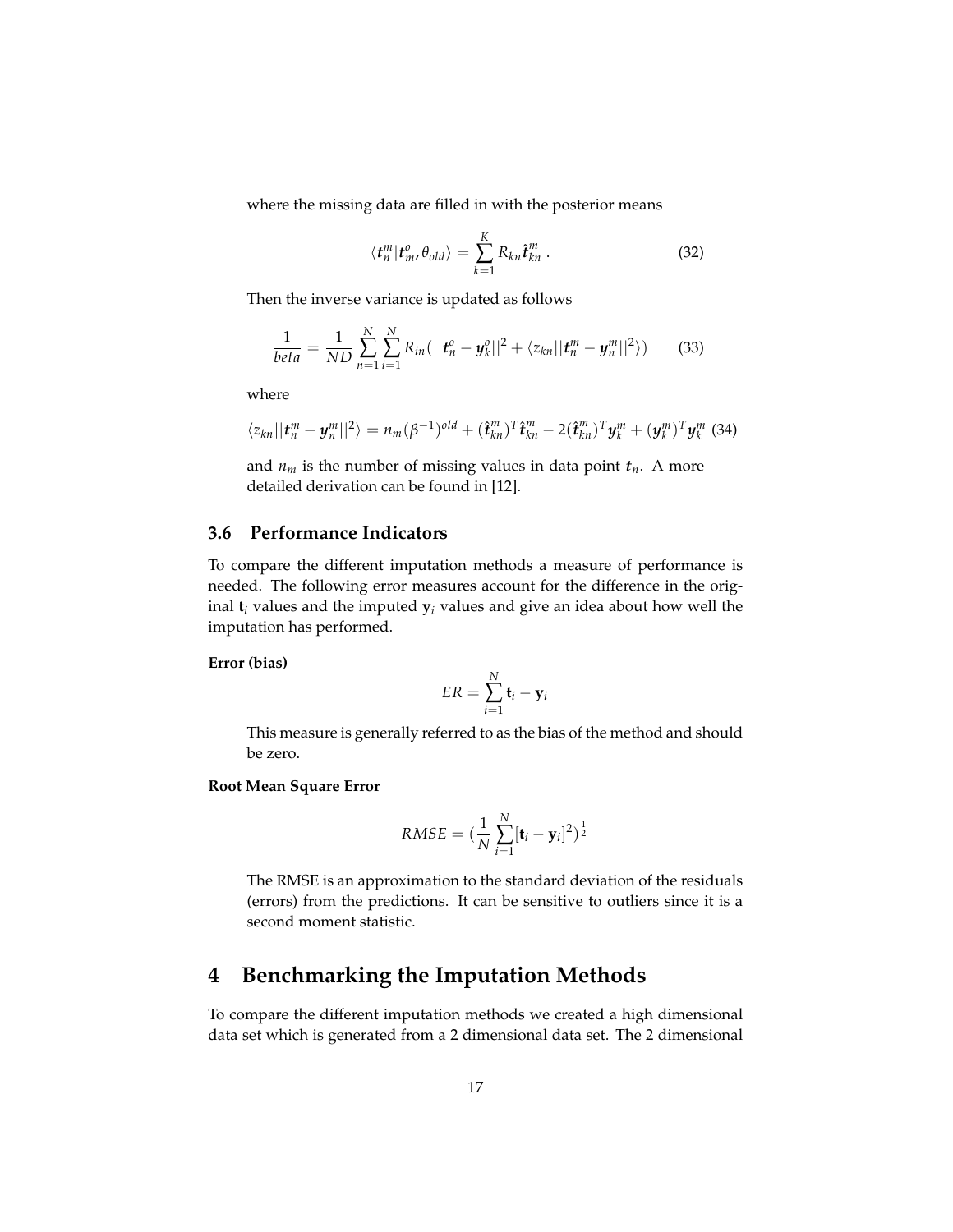| Parameters                        | Value    |
|-----------------------------------|----------|
| Base domain of data set           | $[-4,4]$ |
| Number of Samples in the data set | 100      |
| Dimension of base data set        | 2        |
| Projection Function               | RBF      |
| Number of RBF functions           |          |
| Set of the weights                | Random   |
| Dimension of the projected data   | 15       |

Table 1: Summary of the toy data

data set is composed of 4 distinct classes. We looked at the performance of the imputations methods on  $p_i = [0.1, ..., 0.6]$  proportion of missing values where we generated 100 random missing data patterns for each *p<sup>i</sup>* to average the results of the performance indicators and get a representative value with respect to the missing data pattern. To get an idea about the overall usability of all the algorithms and to compare PCA against GTM we looked at samples of the visualisation on these imputed data sets to determine whether they still allowed a visual distinction between the 4 classes.

## **4.1 Toy Data**

To simulate a high dimensional data set which has non-linear relations between the variables we created a toy data set. We used a two-dimensional base data set and transformed it into a 15 dimensional data set via a *Gaussian* RBF mapping function. The summery of the procedure can be seen in Table 1. First we created 100 random data points in the domain [-4,4] in 2 dimensions consisting of 4 partially different classes with 25 points in each class. Then we used a RBF network with 9 hidden layers to project these data onto a 15 dimensional data space. The RBF network was initialized with random weights thus no prior information or restrictions were enforced on the mapping of the data.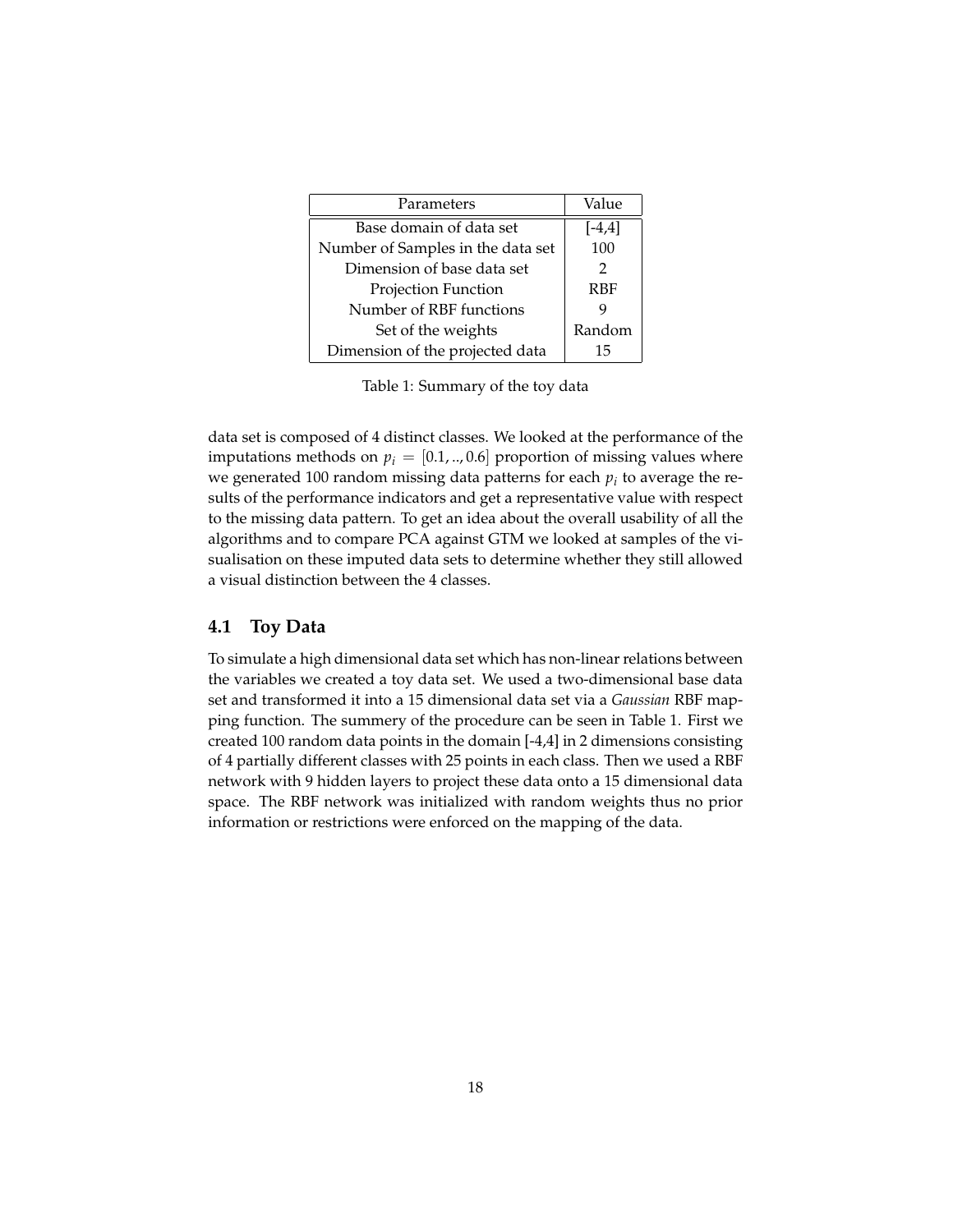#### **4.2 Imputation Results**

The results on the performance indicators show a similar trend when averaged over all the dimensions. The most widely employed missing data imputation method of using MI is always the worst alternative and should not be used. The WMI always performs better then the MI and is more stable at very high rates of missing data  $(> 0.6)$ . WMI has low computational cost and the simple implementation may make it interesting for some applications. Also WMI would be expected to perform better on larger data sets. The MRI algorithm is slightly better then WMI algorithm but never gets close to the performance of the SRI or GTMI on the test data but nevertheless its stability might prove useful for future benchmarks.

GTMI performs slightly worse then SRI on missing data patterns with a low proportion of missing values  $( $0.2$ ) but proves to be more stable once there$ are higher proportions of values missing as shown in Figure 4.2.

To further analyse the results of the behavior of the imputation methods we looked at the scatter plot of true versus estimated value for the missing test points and the RMSE on the first dimension, the results being shown in Figure 4.2. As expected the RMSE shows the same patterns as the average over all the dimensions and the scatter plot reveals how the performance of the different imputation methods varies. The SRI and GTM fit closely to the line of the original values, while the MRI is a little more scattered around it. The WMI is superior to the MI algorithm in the densely populated areas but is only able to infer structure data locally and can not grasp general trends.

## **4.3 Projection Results**

Measuring imputation algorithms with performance indicators will inform one about the proportional difference in the rating of the algorithms but it does not provide a lot of evidence about their use in data exploration. For the applied scientist it is important to know when an imputation algorithm might still help to reveal the hidden structure of the data and when it is unlikely to make much of a difference.

To find an indicator about the usability and to compare the projection of PCA and GTM we plotted the PCA projection on missing data patterns with a *p<sup>i</sup>* of [0.15, 0.3, 0.45, 0.6] of missing values, while imputing missing data with MI. The results in Figure 4.3 indicate that the it is already hard to distinguish different structures with only a proportion of 0.15 of missing values and it becomes impossible if this rises to 0.45. Then on the same missing data patterns we performed a GTMI before using the PCA and there it is possible to distinguish all the 4 different classes to up to a proportion of 0.6 missing values when using PCA, 4.3. For an applied scientist this are good news since they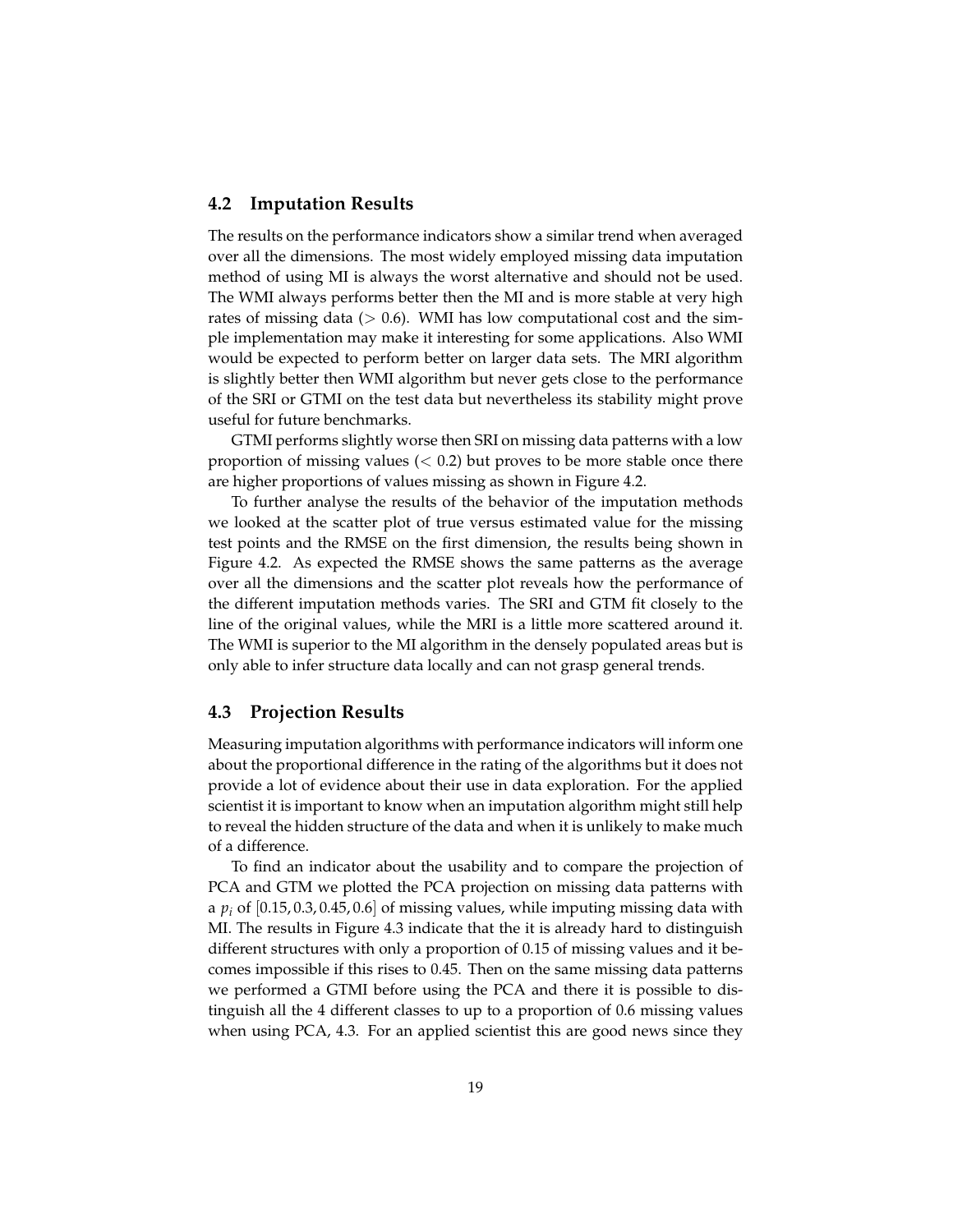

Figure 6: The RMSE on the toy data reveals that GTMI is far more stable at high rates of missing data, while being only slightly worse a low rates of missing data. Further all the imputation methods produce an essentially unbiased result on the simple test data.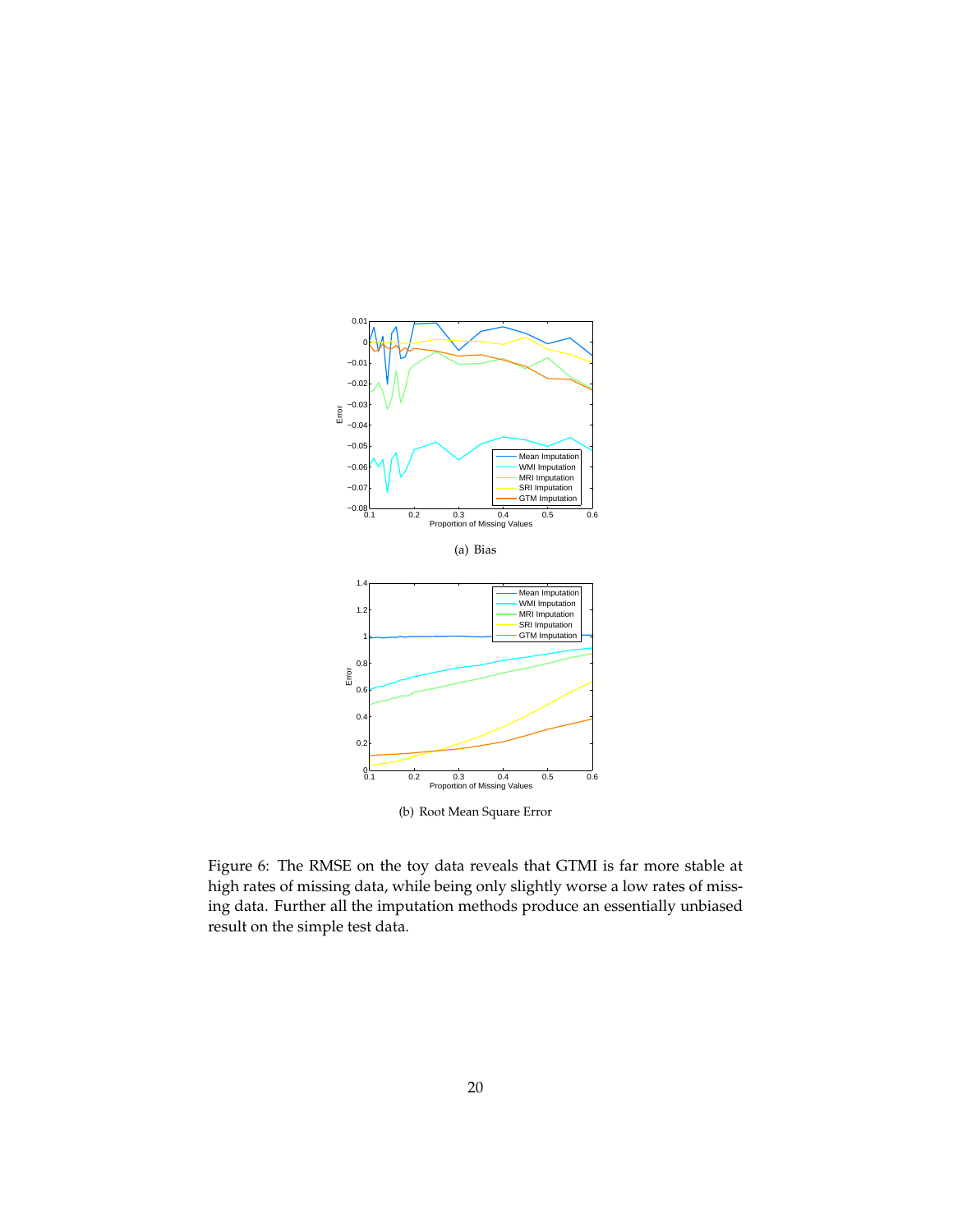

Figure 7: The error and the scatter plot of the first dimension on a missing data pattern with  $p_i = 0.2$  reveal how the different imputation methods fit the missing data.

can use very sparse data sets as long as there is a strong structure in the data set. These results become even more evident when looking at the projections in Figure 4.3 where we show the results of the GTM projection learnt in the GTMI, which makes it possible to easily distinguish between all the classes, except some small outliers at  $p_i = 0.6$ .

## **5 Summary**

The GTM model maps complex, high dimensional data onto a low dimension, typically 2D, representation and enables exploration of both the linear and nonlinear relations between different samples and variables in a data set, on a single plot. This helps us to understand the data and draw conclusions from it, in conjunction with other visual and analytic methods.

GTM successfully copes with missing values in the data, due to its probabilistic formulation and can therefore make use of *all the information* that is available from the given data set. We have shown that GTM remains relatively robust even when a high proportion of data is missing. This suggests GTM might also have a very useful role in the replacement of missing values in a data set, particularly where the proportion of missing values is large.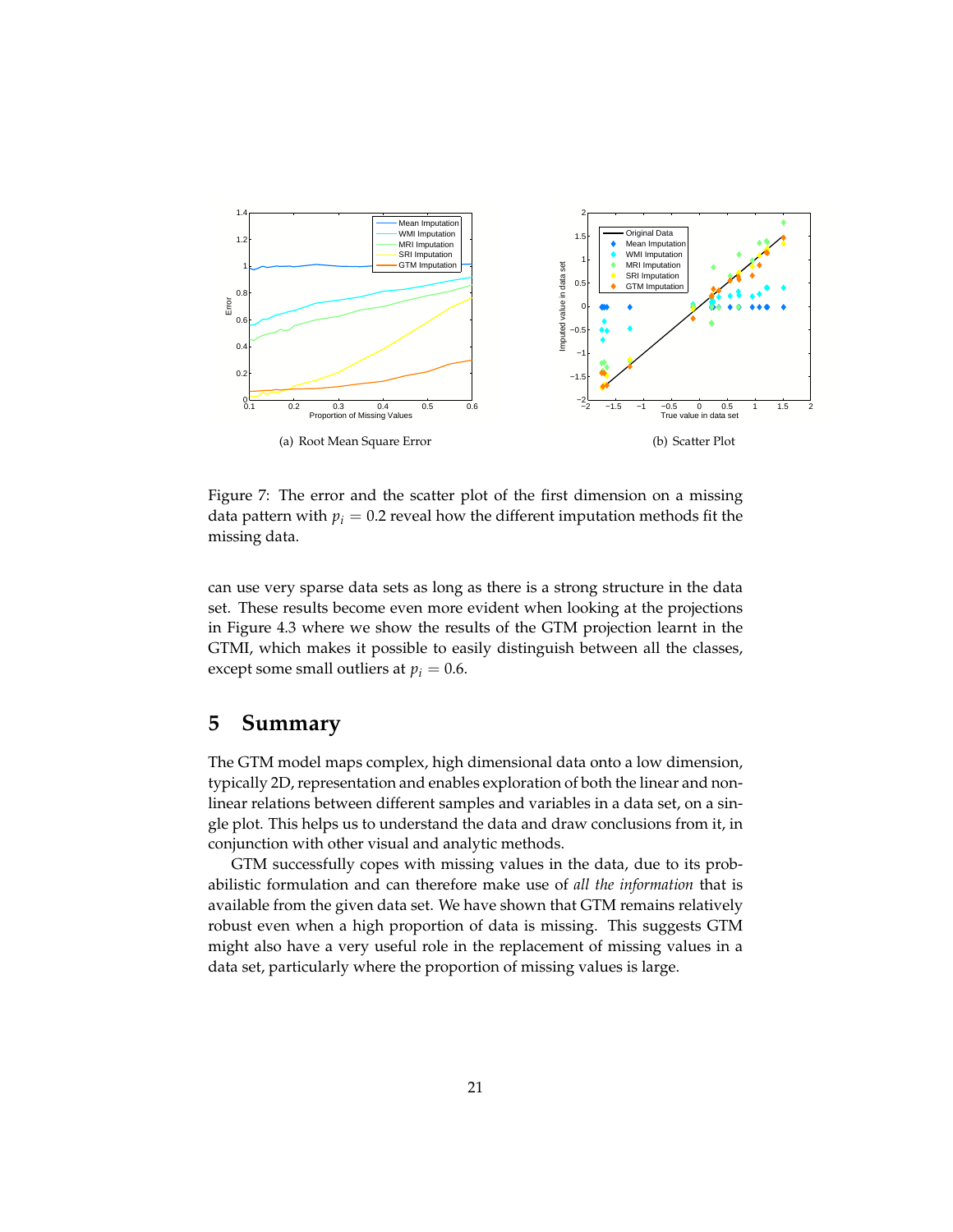

Figure 8: PCA on toy data with Mean Imputation, where the p value denotes the proportion of missing data. The class boundaries become indistinct as soon as the proportion of missing data raises.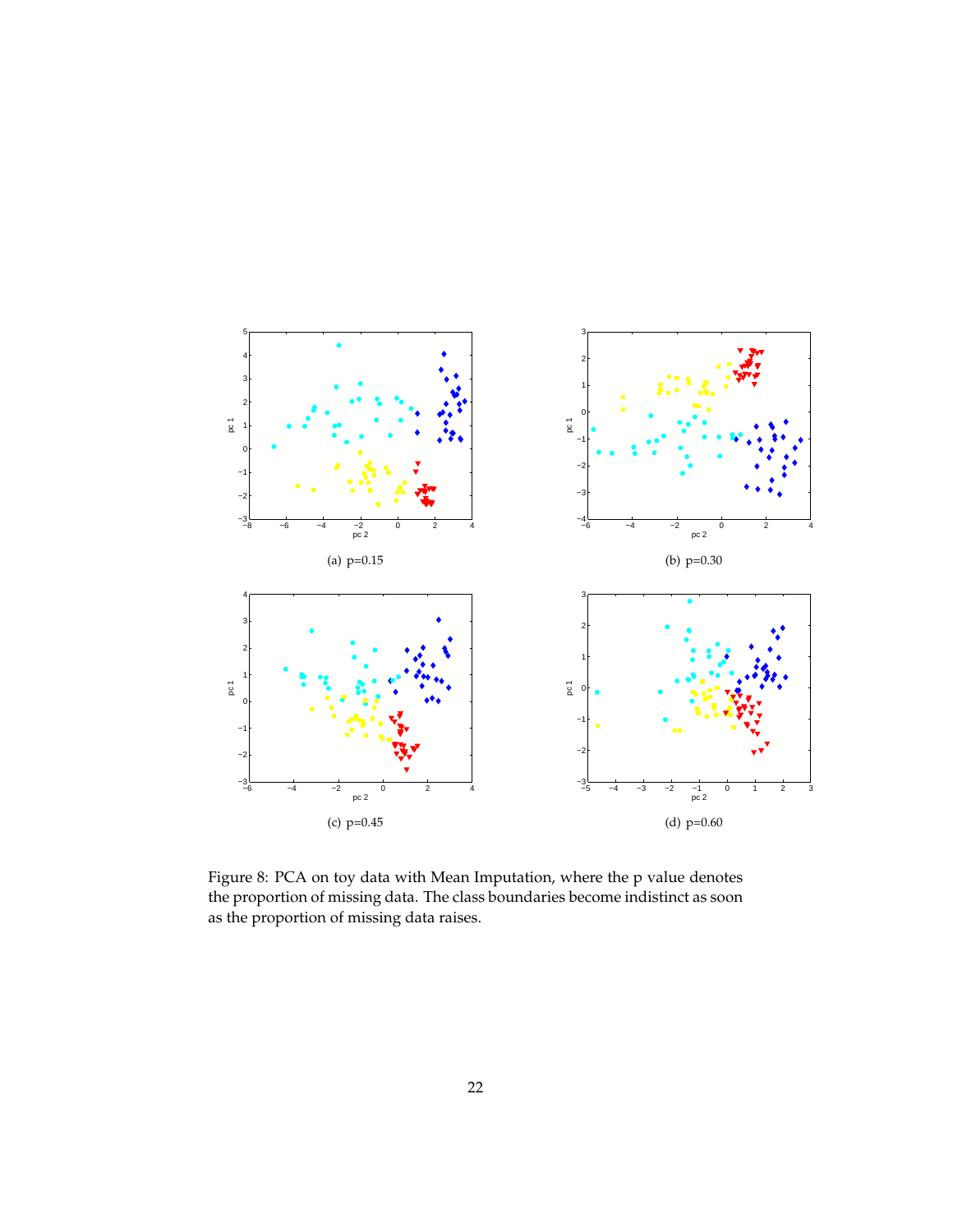

Figure 9: PCA on toy data with GTMI, where the p value denotes the proportion of missing data. The class boundaries are easy to distinguish even with a high amount of missing data.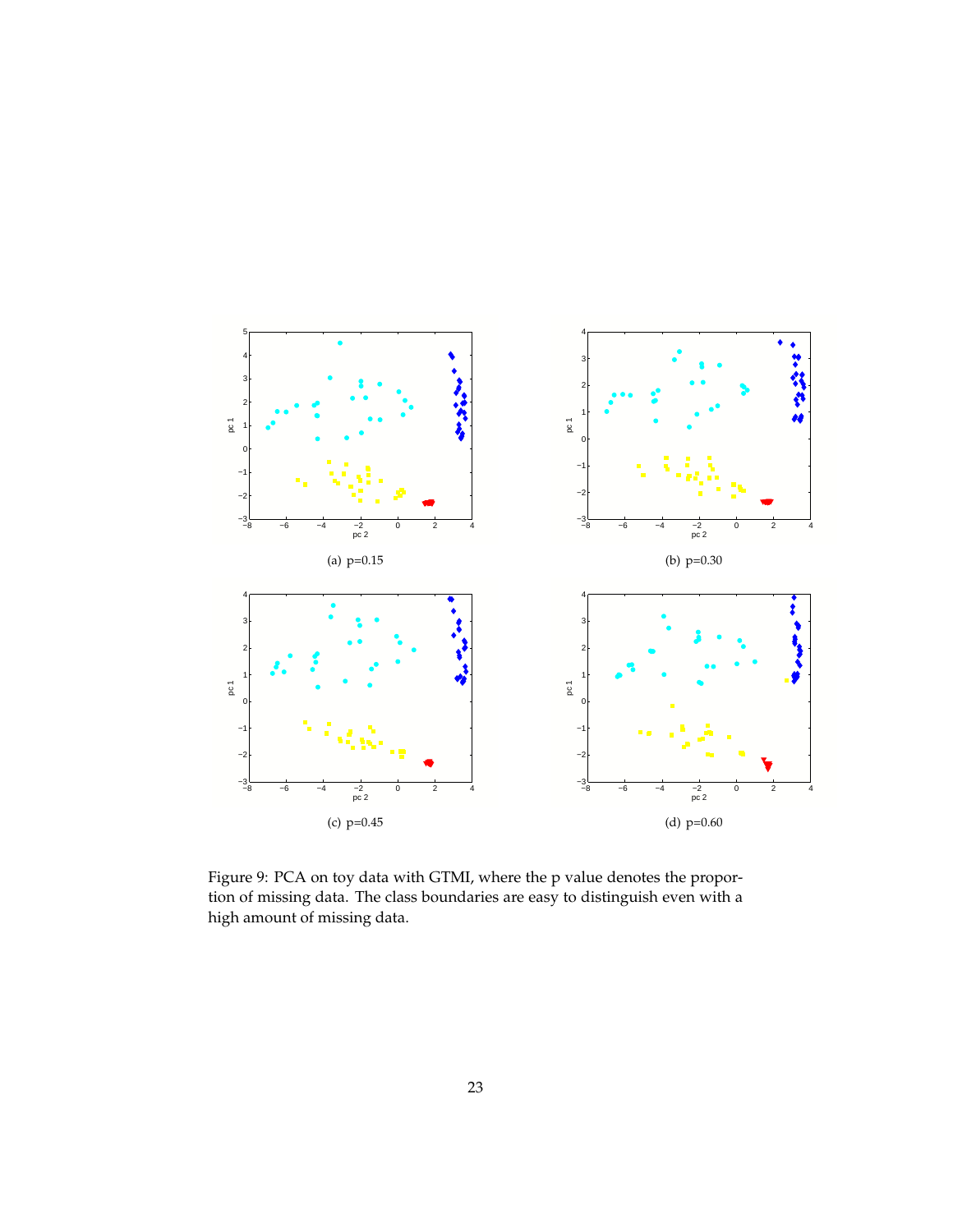

Figure 10: The direct GTM mapping on the toy data. The class boundaries are easy to distinguish even with a high amount of missing data.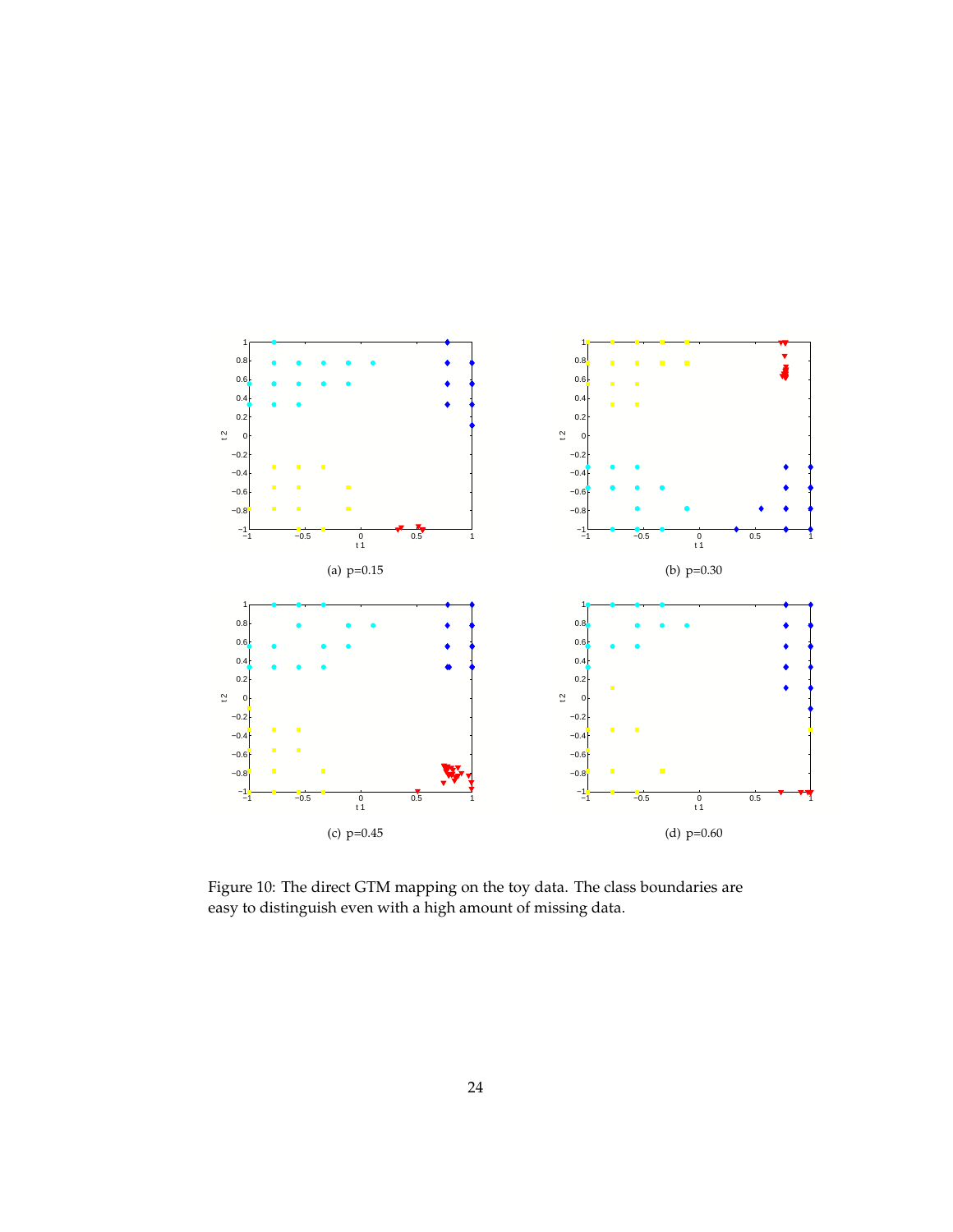## **6 Future Work**

Future work in this area will aim to integrate the knowledge of experts within GTM via the structure of the covariance matrix which is very simple in the present work. It is also interesting to assess whether the definition of metrics or measures to assign a value to the quality of the visualisation can be implemented successfully in a commercial setting where automation and simplicity are crucial to successful deployment. It is planned to further extend GTM to deal with missing data using a 'multiple imputation' approach to be able to assign a value for the uncertainty (variance) of the missing data estimates.

## **References**

- [1] C. M. Bishop, M. Svensen, and C. K. I. Williams. Developments of the generative topographic mapping. *Neuro Computation*, 10:215–234, 1997.
- [2] D. Broomhead and D. Lowe. Feed-forward neural networks and topographic mappings for exploratory data analysis. *Complex Systems 2*, pages 321–355, 1988.
- [3] C. Chatfield and A.J. Collins. *Introduction to Multivariate Analysis*. Chapman and Hall, 1980.
- [4] A. Dempster, N. Laird, and D. Rubin. Maximum likelihood from incomplete data via the em algorithm. *Journal of the Royal Statistical Society*, Vol. 39:1–38, 1977.
- [5] G.Latini and G. Passerini. *Handling Missing Data*. WIT Press, 2004.
- [6] I.T. Jollieffe. *Principal Component Analysis*. Springer Verlag, 1986.
- [7] John Van Hoewyk JTrivellore E. Raghunathan, James M. Lepkowski and Peter Solenberger. A multivariate technique for multiply imputing missing values using a sequence of regression models. *Survey Methodology*, 27:85–95, 2001.
- [8] T. Kohonen. *Self-Organizing Maps*. Springer Verlag, 1995.
- [9] Roderick J A Little and Donald B Rubin. *Statistical analysis with missing data*. John Wiley & Sons, Inc., New York, NY, USA, 2002.
- [10] D. Lowe and M.E. Tipping. Feed-forward neural networks and topographic mappings for exploratory data analysis. *Neural Computing and Applications*, 4:84–95, 1996.